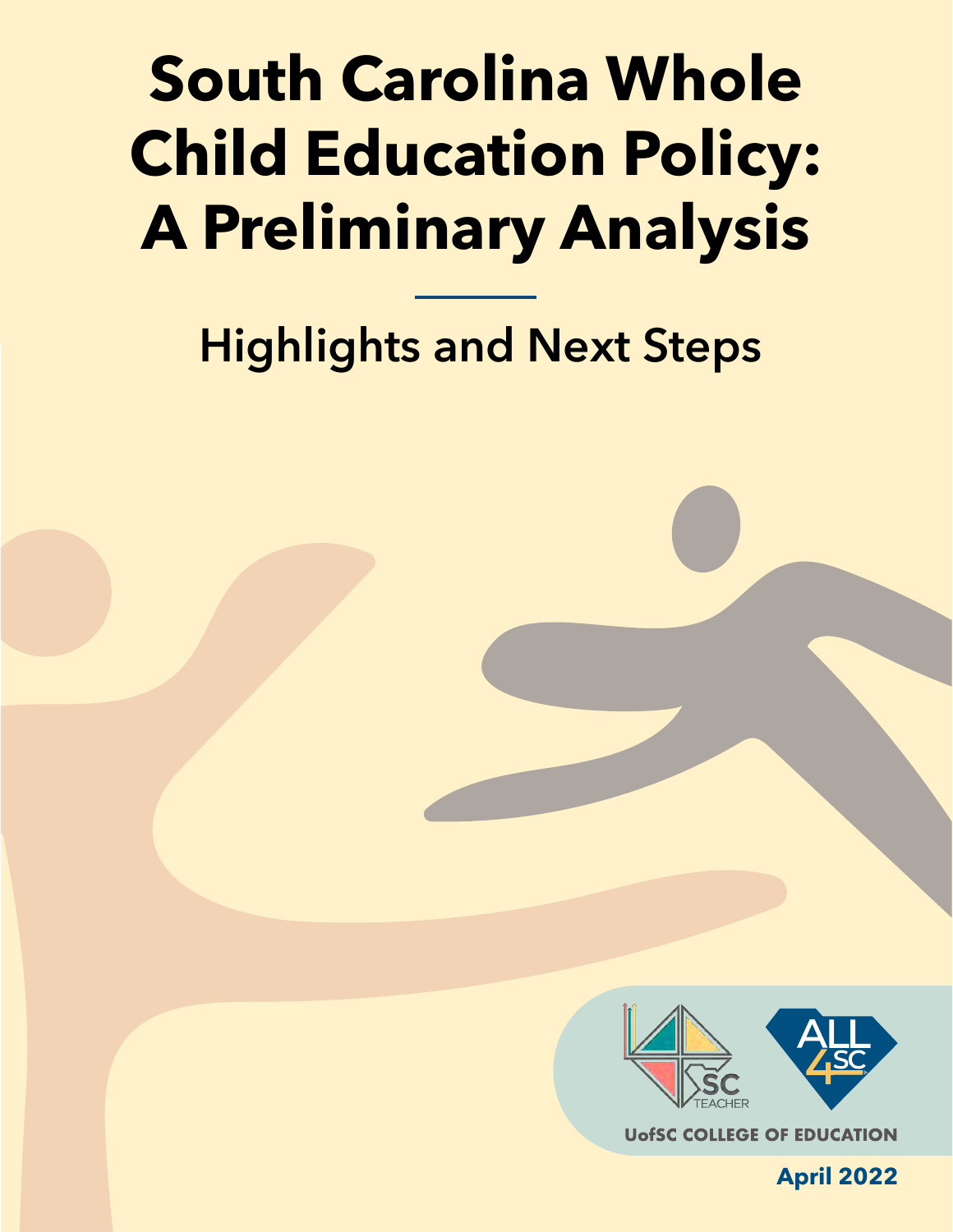### **About This Policy Overview**

Researchers, for some time, have shown that most of the student achievement gap can be explained by out of school factors. Now the science of learning has made clear that the variability in human development is the norm, not the exception; and the pace and profile of each child's development is unique. Adversity affects learning — and the way schools respond matters. However, schools alone cannot get the job done to close achievement and opportunity gaps. This is why we need whole child education.

ALL4SC, a University of South Carolina initiative to advance a cradle to career system of education, has completed phase 1 of its pilot of a whole child education policy analysis for the state, working in collaboration with SC-TEACHER. The purpose of SC-TEACHER is to understand, through comprehensive research, the impact of recruitment, preparation, and retention policies and practices on teacher effectiveness in South Carolina, as well as advance the teaching profession. The policy analysis has focused on five core elements derived from the new science of learning: (1) executing a whole child vision for teaching and learning; (2) transforming learning environments; (3) redesigning curriculum, instruction, and assessment; (4) building adult capacity and expertise; and (5) aligning resources efficiently and equitably.

This overview document draws from the full Whole Child Education Policy Analysis report, 167 pages in length, providing key policy and interview highlights. This exploratory analysis shares 16 foundations to build upon, 21 gaps to fill, and 21 opportunities to leverage, drawing from over 200 document reviews and 45 interviews with South Carolina state-policy and education policy and business leaders as well as local educators and students. Data were assembled from March to December 2021. Insights were gleaned from experts working at the SC Department of Education, SC Department of Social Services, SC Department of Mental Health, and the SC Education Oversight Committee as well as local superintendents, principals, teachers, social workers, other educators from early childhood non-profits, afterschool programs, technical colleges, and career and technical centers. However, the pandemic significantly limited time we were able to spend with these experts.

This policy overview is illustrative and certainly not exhaustive, providing a snapshot of where South Carolina is while also suggesting next steps that could propel the state toward a more comprehensive system of whole child education. It is our hope that this analysis can assist leaders in designing shifts in policies and practices so schools can more effectively and efficiently operate as hubs of their communities and cross-agency partnerships that can fuel and sustain collective impact, and eventually the transformation of education.

#### **Contributors**

Barnett Berry, Merrit Jones, Davíd G. Martínez, Anthony Triolo. *With assistance from Vashanti Rao, Bob Stevens, Heng-Tao Tang, Cindy Van Buren, Kristen Seay, Yasha Becton, and Angela Baum.* 

#### **Collaborators**

Tri-County Cradle to Career Collaborative

 whole community education. The researchers point to our state's successes and opportunities as well as our I applaud the University of South Carolina and the leadership of ALL4SC in advancing whole child/ challenges — setting the stage for the innovative policy roadmap that South Carolina needs. As Ralph Waldo Emerson said, "Do not go where the path may lead, go instead where there is no path and leave a trail."

> – Anita Zucker, Chair and CEO, The InterTech Group, Inc., and Chair, Tri-County Cradle to Career Collaborative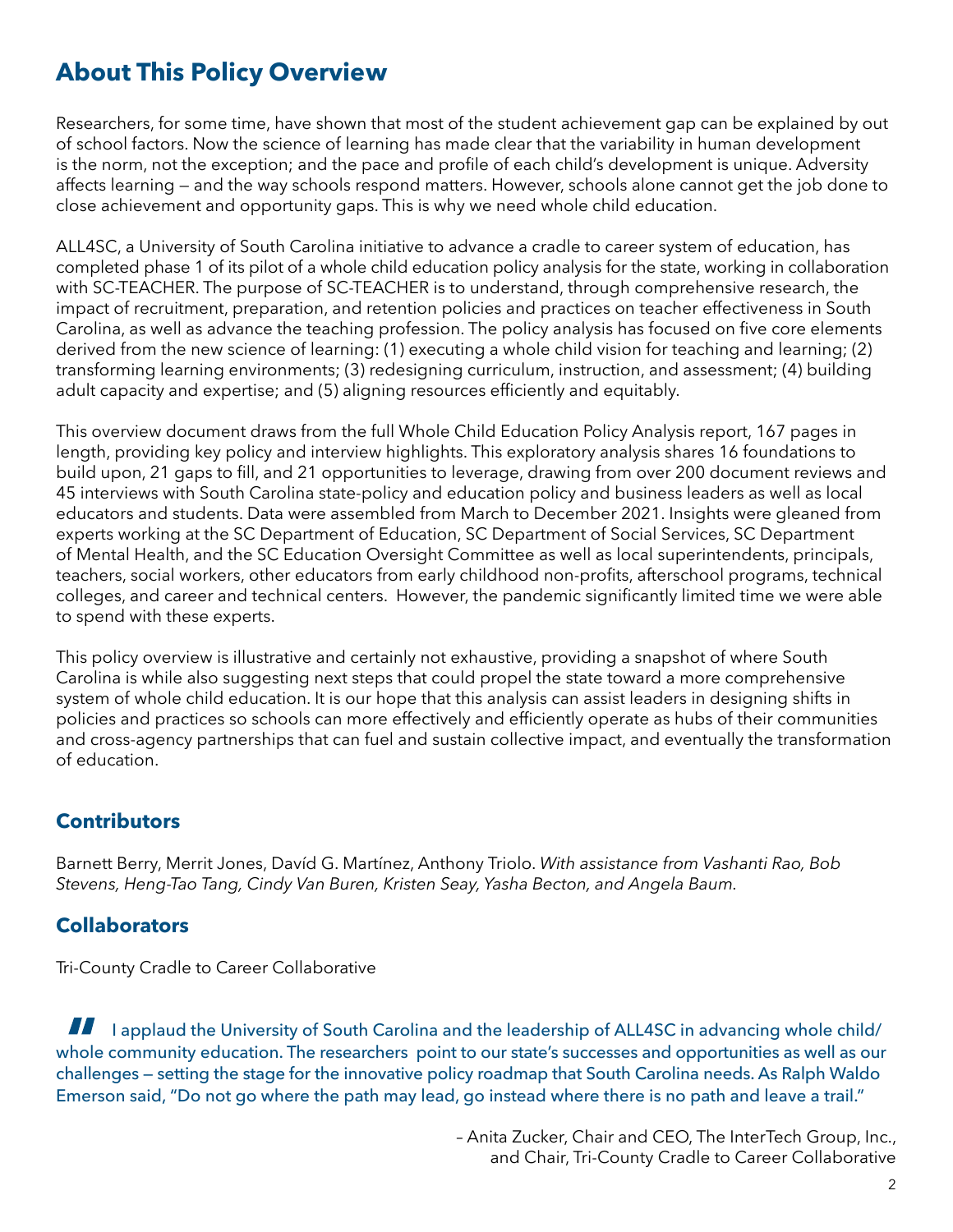#### **Reading This Policy Overview**

 learned over the last several months (and more fully captured in the full report). The introduction begins This whole child education policy overview serves as an illustrative summary of what the research team with the surfacing of compelling South Carolina data regarding some of the challenges facing the state's youth and the schools serving them as well as a small sampling of the many bright spots representing whole child education.

After the introduction, each of the following sections are organized by the 5 elements. Each section begins with data and representative quotes from the experts we interviewed. Based upon what we learned the team developed one essential question that frames the foundations, gaps, and opportunities documented for each of the elements. We believe that each of these five essential questions can serve as a starting place for the state's policy leaders to begin developing a system of whole child education.

More details regarding both the findings and methodology can be found in the full report.

**To receive a copy of the full report or to learn more about this project, please contact Dr. Barnett Berry at [barnettberry@sc.edu](mailto:barnettberry@sc.edu) or 803-777-2008.**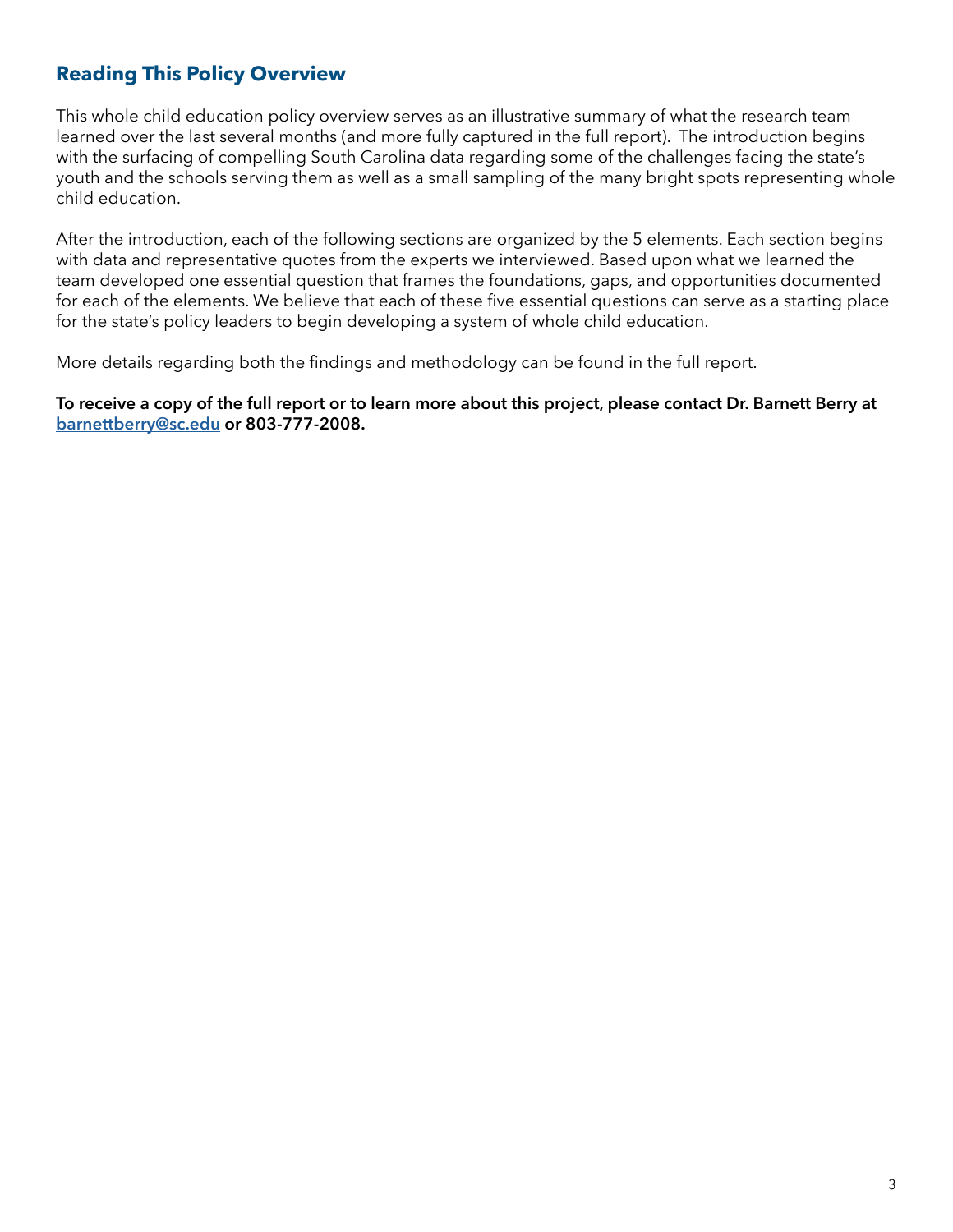

## **Introduction**

When it comes to education reform, it is time for no more nibbling around the edges of school improvement. Everyone wants reform, but too few want the system reformed. It is time for transformation.

— A legislative leader, South Carolina General Assembly (2021)

**Defining whole child.** Whole child education connects and supports a young person's academic learning by also attending to their social, emotional, cognitive, physical, and mental health development and needs.

The implementation of whole child education ideally anchors schools as hubs of their communities. It is a more effective and cost-efficient system of schooling that draws on cross-sector partnerships to ensure that all students reach their full potential and have the knowledge and skills to succeed in life and career.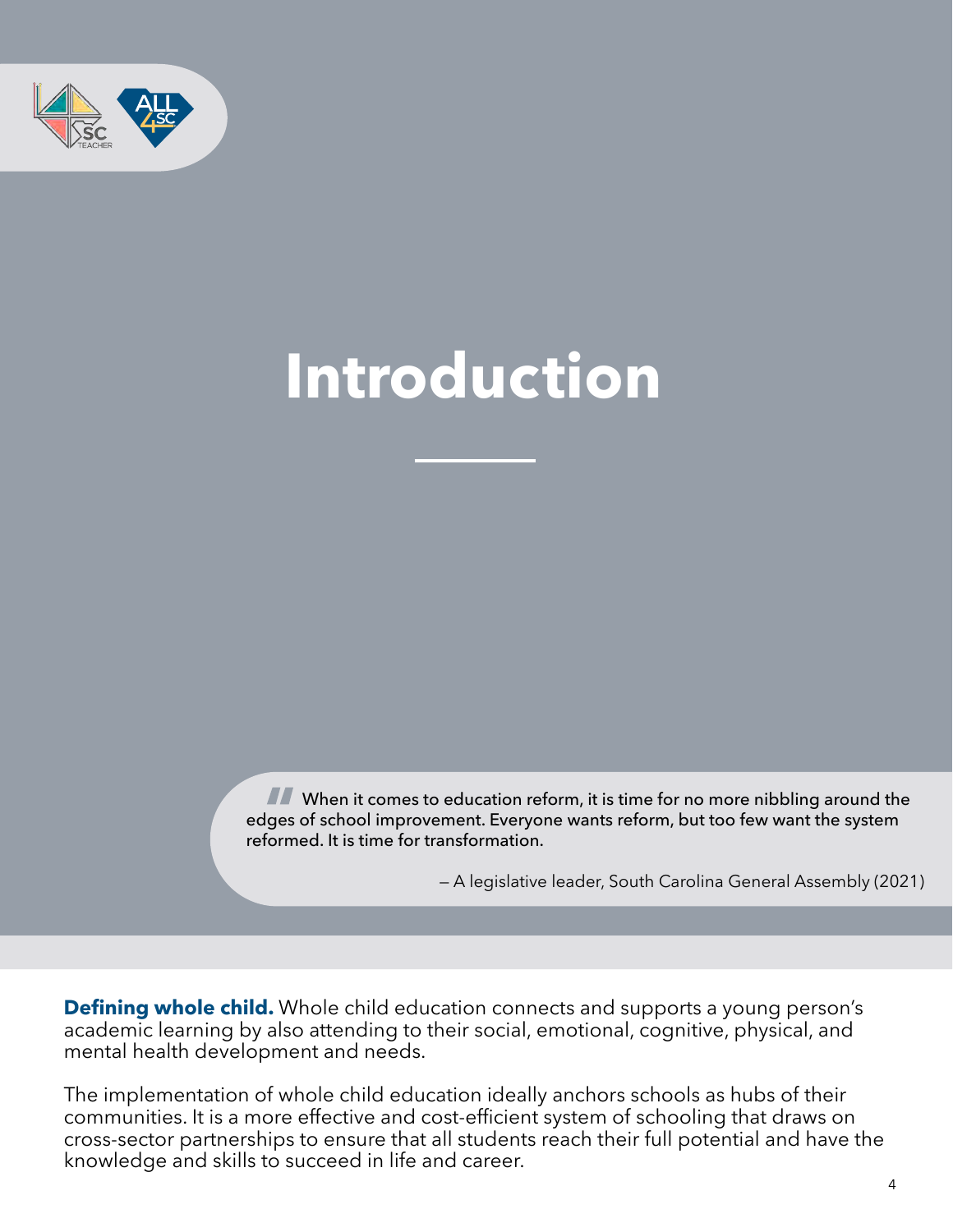No state has put together a whole child system of schooling. However, states such as Georgia, North Carolina, Ohio, Maryland, and Pennsylvania have started to work on it.



The state has improved its grade (from a 74.6 in 2018, to a 75.9 in 2021) on [Education Week's Chances of](https://www.edweek.org/policy-politics/state-grades-on-chance-for-success-2021-map-and-rankings/2021/01) [Success](https://www.edweek.org/policy-politics/state-grades-on-chance-for-success-2021-map-and-rankings/2021/01) national report card. The grading system, drawing on 13 measures from early childhood to PK-12 academic achievement to adult outcomes, shows South Carolina scoring a C.



#### **Why now?**

- Rapid changes in the global economy  $\bullet$
- Schools alone cannot close achievement gaps
- New demands for every student to be ready for the future of work  $\bullet$
- South Carolina, since March 2020, has [received](https://ed.sc.gov/newsroom/esser-fact-sheet/) over \$3 billion in federal COVID-19 funds that can be used to accelerate learning while also reinventing schools
	- I think we could jump ahead 10 years or so if we're really smart about it. It's a lot of money. We need to use it wisely to make transformative, once-in-a-lifetime investments that allow us to compete nationally and globally in the future.<sup>1</sup>

— Gov. McMaster reflecting on use of \$8.9 billion in federal COVID-19 relief (June 2021)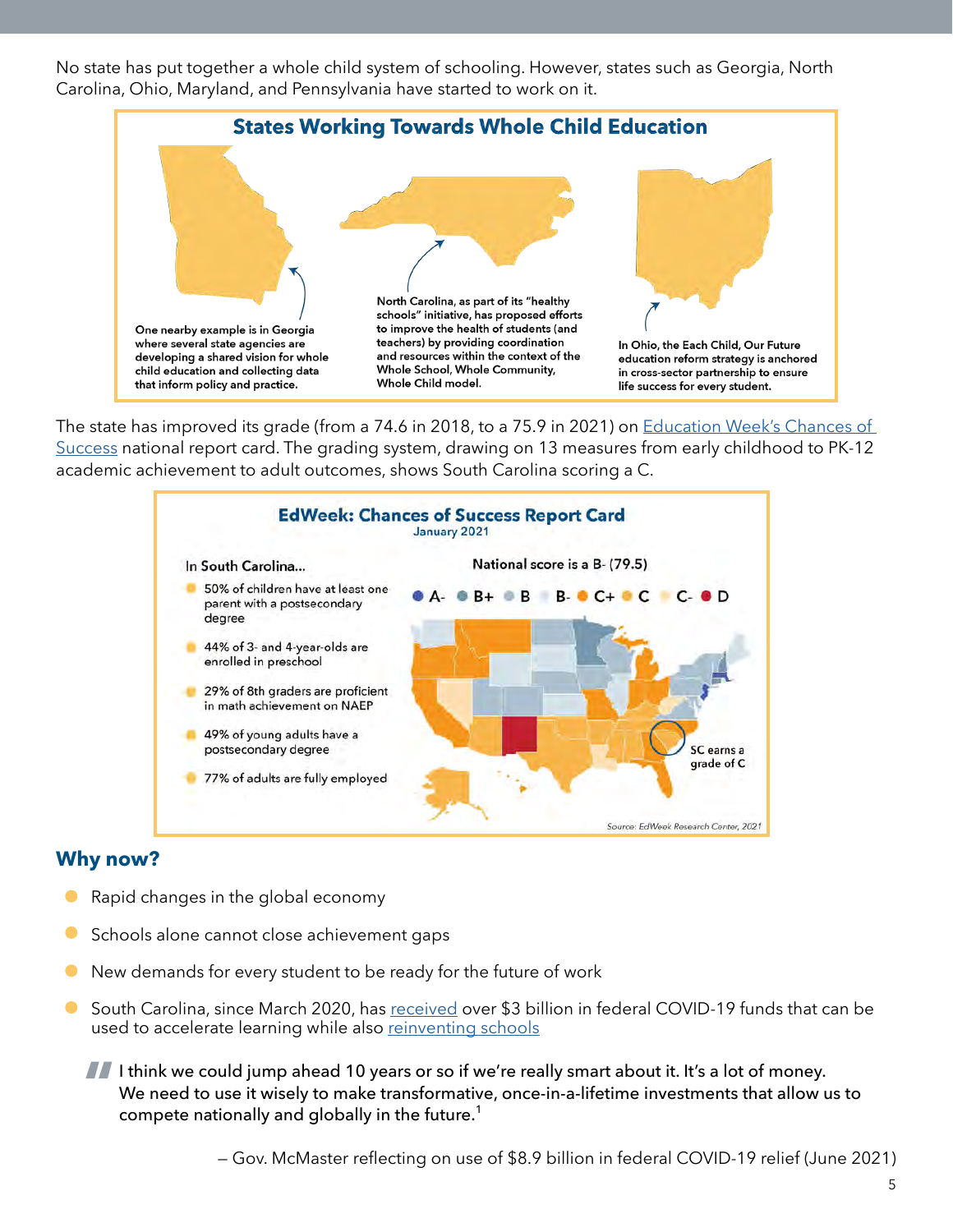#### **Whole child education: challenges and opportunities**

In many ways, South Carolina is no different than many states when it comes to the need for whole child education. Consider these out of school factors, identified by the SC Joint Citizens and Legislative [Committee on Children](https://www.sccommitteeonchildren.org/_files/ugd/587cb7_2d3f3aa9ac564b018424628a406b08c9.pdf), that undermine students' capacity to learn and educators' capacity to teach them.

- One in six (or 178,710) children in South Carolina are food insecure numbers that are growing due to  $\bullet$ the pandemic-induced unemployment.
- Over 12,000 students experienced homelessness in 2017-19, and another unidentified 34,000 were  $\bullet$ estimated to be without a home.
- Over 40 percent of South Carolinians live in childcare deserts a term used to describe a Census tract  $\bullet$ of more than 50 children under the age of five where there are no childcare providers.
- $\bullet$ In 2019, about 10 percent of the 15,000 children referred to the Department of Juvenile Justice were for status offenses (truancy, curfew violation, etc.), reflecting underlying personal, family, or community problems, not criminal ones.<sup>2</sup>

Despite these challenges, South Carolina has many pieces of whole child education upon which the state can build. The state is already home to cutting-edge collaborations. Examples include:

- The **[Early Childhood Advisory Council](https://earlychildhoodsc.org)** works with eight state agencies and focuses on Birth to Five.  $\bullet$
- $\bullet$ The [Beaufort County Human Services Alliance](https://www.beaufortcountysc.gov/human-services/human-services-alliance-homepage.html) connects 60 local agencies, non-profits and its local school district to support integrated services. The [Tri-County Cradle to Career Collaborative](http://tricountycradletocareer.org) and [Spartanburg Academic Movement](https://www.learnwithsam.org) have developed whole child models as well.
- **In 2015, the South Carolina Department of Education led the work to develop the Profile of the SC** [Graduate](https://sccompetes.org/state-board-of-education-adopts-transformscs-profile-of-the-graduate/) to begin [personalizing learning](https://personalizesc.ed.sc.gov) for every student in South Carolina to transcend the "one-size-fits-all" approach to education.

#### **The five elements of whole child education**

 In this overview and subsequent report, we focus on five core elements, drawn from the [science](https://learningpolicyinstitute.org/sites/default/files/product-files/SoLD_Design_Principles_REPORT.pdf) of learning, that need to be in place for a whole child system of education:

- **1.** Executing a whole child vision for teaching and learning
- **2.** Transforming learning environments
- **3.** Redesigning curriculum, instruction, and assessment
- **4.** Building adult capacity and expertise
- **5.** Aligning resources efficiently and equitably

**Redesigning Curriculum, Instruction, Assessments,** and Accountability Systems Setting a **Building Adult Whole Child** Capacity<br>and Expertise arning **Vision Investing Resources Equitably and Efficiently** 

South Carolina has many examples of these elements. If they were combined and scaled, it would make for a powerful system of whole child education.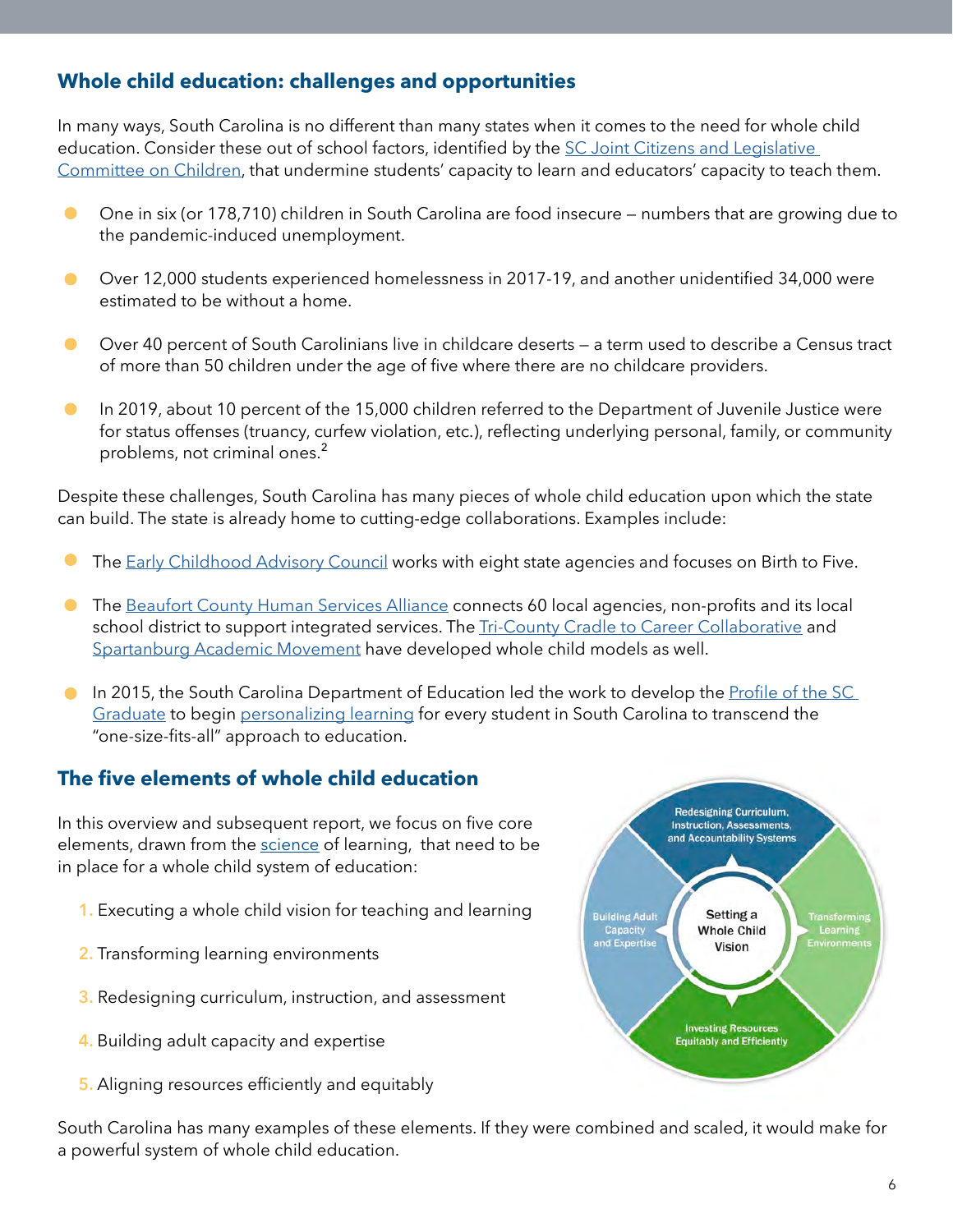

## **Executing a Whole Child Vision**

### **element one**

**We need to figure out how to foster a culture of collaboration and** intuitive innovation across-the-board — in our educator preparation programs, SCDE, boards, district administration, and in the classroom, and more. And we need to balance these innovations with a good dose of common sense.

— A South Carolina Policy Leader (2021)

In some ways, South Carolina is ahead of other states in executing a whole child vision with its Profile of the SC Graduate as well as an array of efforts to bring together different agencies to begin making the vision come alive in the state's public schools. The state's leading early childhood agencies and educators have made major strides toward moving from vision to action. South Carolina does not yet have an integrated data system to report on progress and the shared accountability needed to ensure every child who graduates from high school is ready for college, career, and citizenship.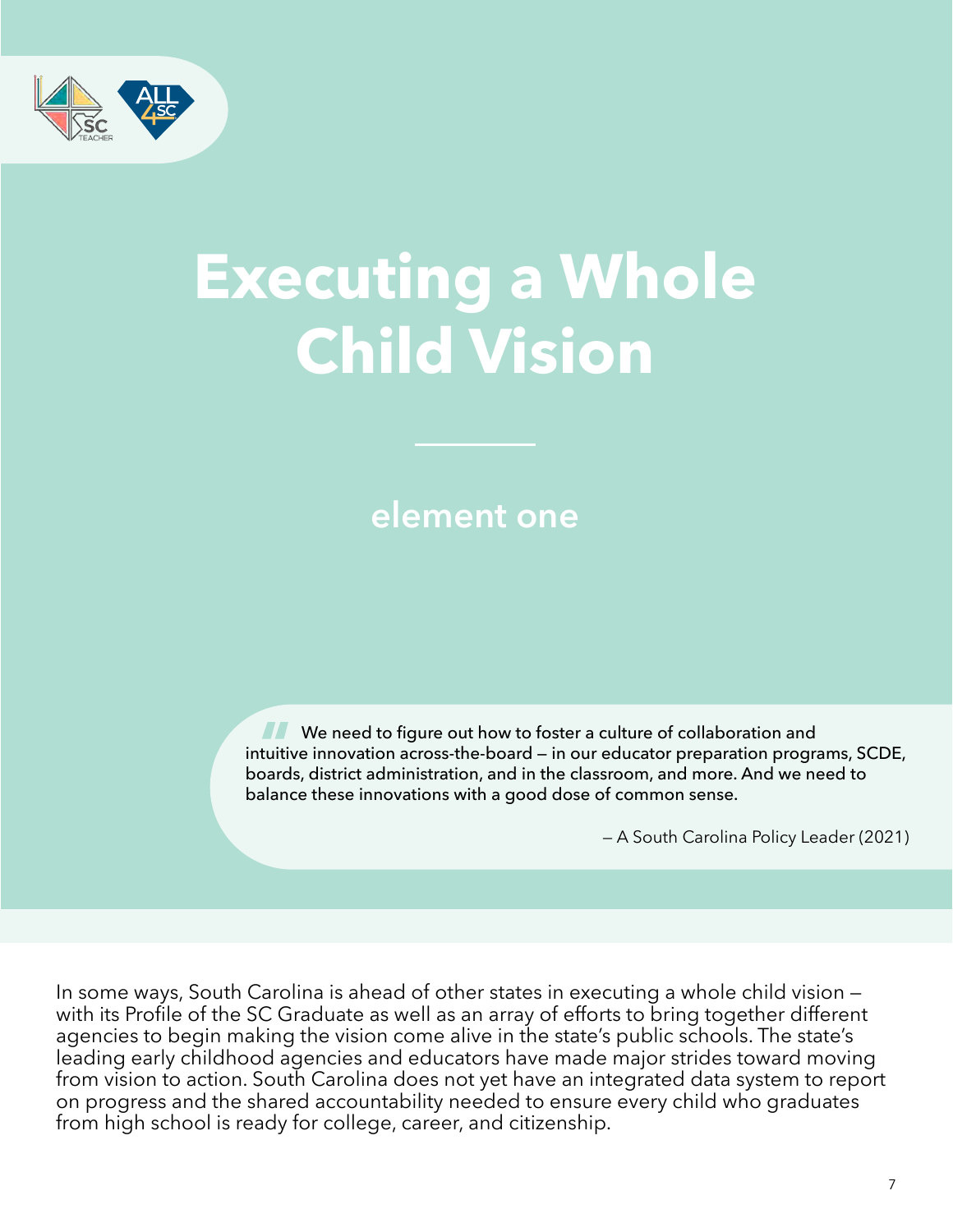Executing a whole child vision is not about teachers and administrators doing more than they are today to serve a child's academic, cognitive, physical, and behavioral needs. Whole child education is about redesigning the way schools and community organizations and agencies work together to serve those needs and accelerate student (and family) outcomes. Acting on a whole child vision will make the work of educators more possible and the ambitious educational goals of South Carolina more achievable.



Different agencies with different funding streams can lead to fragmentation and division, not coordinated and streamlined services.

#### **Bright spot: Early Childhood Advisory Council**

The efforts of the **[ECAC](https://earlychildhoodsc.org)** are a strong example of how a state's birth to 5 sector can create a structure for diverse stakeholders to evaluate gaps in cross-sector services and issue guidance on how state agencies can coordinate and streamline services. First Steps and seven youth facing [agencies](https://earlychildhoodsc.org/who-we-are/about-us/) are working together for [collective impact in early childhood](https://earlychildhoodsc.org/media/oirjsxcg/flow-of-with-ic_51460949.pdf)  [with a wide array of state and federal funds](https://earlychildhoodsc.org/media/oirjsxcg/flow-of-with-ic_51460949.pdf).

However, South Carolina faces a number of obstacles in executing a shared vision of whole child education.

As one policy leader noted:

Agencies are expected to focus on quantity, or numbers of children or families served. It is about how many seats did you fill. How many brochures did you distribute. There is little accountability for performance, and for the agencies and non-profits to work together.

One policy leader told us:

to look at data and performance.

### **Integrated Data Needed Now More Than Ever** When it comes to education in South

Carolina, our policy leaders are the worst The issue of integrating data becomes even more critical following investors. We find a great program, pass pandemic-induced disruptions in teaching, learning, and caring for<br>a policy pour money into it and then students. In the summer of 2020, a joint data collection effort by SCDE, a policy, pour money into it, and then<br>step away from it. We never study it. We<br>never improve it. It is as if we are scared<br>health revealed that, since the beginning of the pandemic, more<br>than 7,400 South Carolina students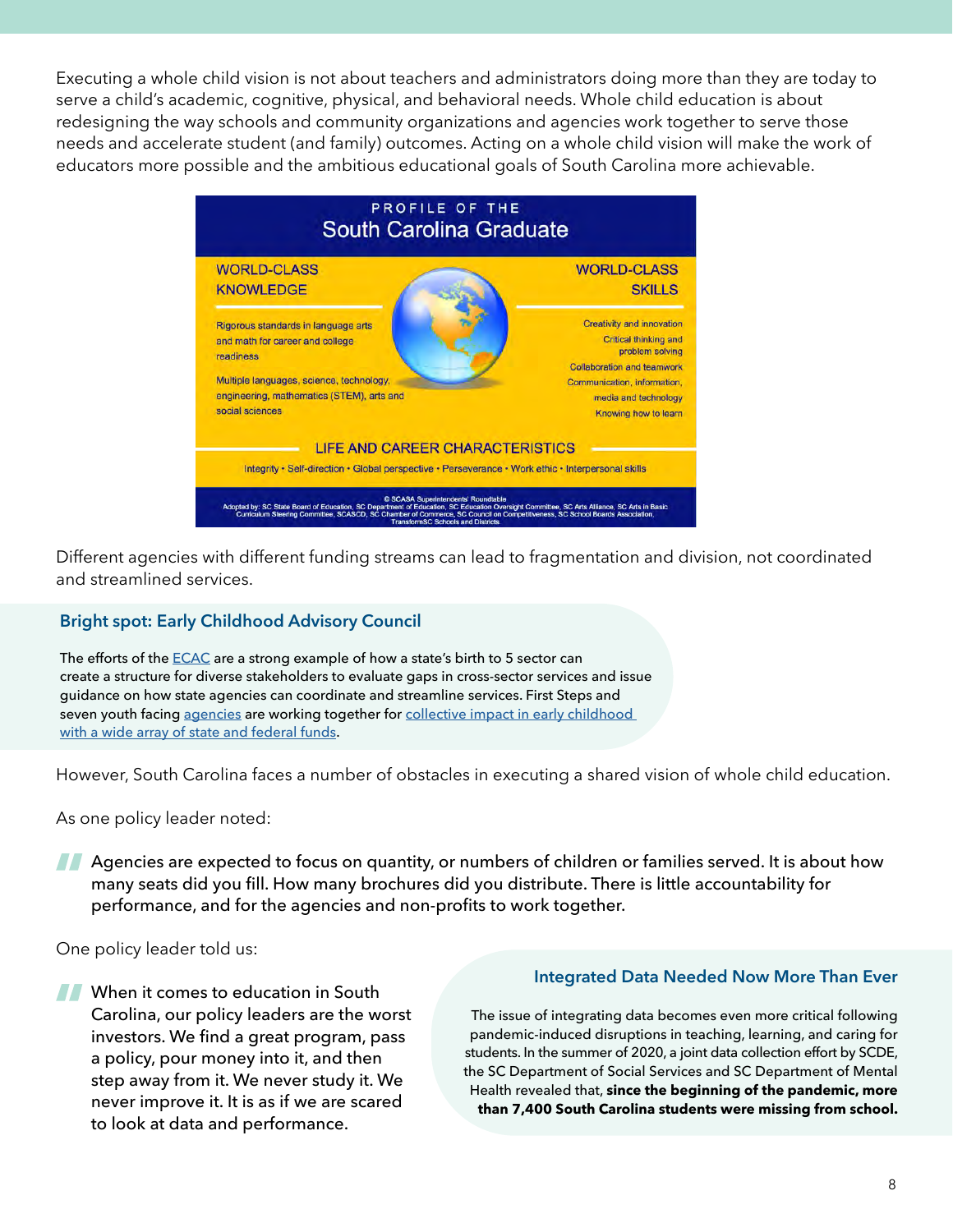**The Essential Question:** How can the state's emerging Birth to 5, cross-sector agency partnerships serve as a model in firmly establishing a shared vision for whole child education, from early childhood to postsecondary?

## **Foundations**

- A vision for whole child education can be anchored in part by the Profile of SC Graduate and its focus on competency-based, personalized education
- **The [Education and Economic Development Act of 2005](https://www.scstatehouse.gov/sess116_2005-2006/bills/3155.htm) and the policies supporting the** South Carolina Education Data System
- Eight youth-facing state agencies serving Birth to 5 under the **Early Childhood Advisory** [Council](https://earlychildhoodsc.org) (ECAC)

### **Gaps**

- Different agencies have their own visions, leading to fragmentation, division, and lack of coordination and collaboration
- Too few local examples of whole child system change are known and well documented to serve as pictures of practices for SC
- Integrated data are available, but they remain largely siloed in different agencies with limited incentives and mechanisms to use in a cradle to career system of education

- **Expand** on the work of ECAC to establish a similar body to align for K-12 serving agencies
- [Cradle to Career,](http://tricountycradletocareer.org) [Beaufort County Human Service Alliance](https://www.beaufortcountysc.gov/human-services/human-services-alliance-homepage.html), and the recent development of ALL4SC's **Study and scale** community-based models such as [Spartanburg Academic Movement](https://www.learnwithsam.org), Tri-County [Whole Child Education Consortium](https://sc.edu/study/colleges_schools/education/partnerships_outreach/all4sc/projects/whole_child_education_consortium/index.php#:~:text=The%20Whole%20Child%20Education%20Consortium,Workforce)%20strategy%20for%20the%20state.) (as well as others that are continuing to surface)
- **Assist** school communities in using federal American Rescue Plan ESSER funds, which totaled over \$3 billion, to fuel whole child education innovations
- **Leverage** efforts to integrate data to advance cross-agency collaboration for whole child education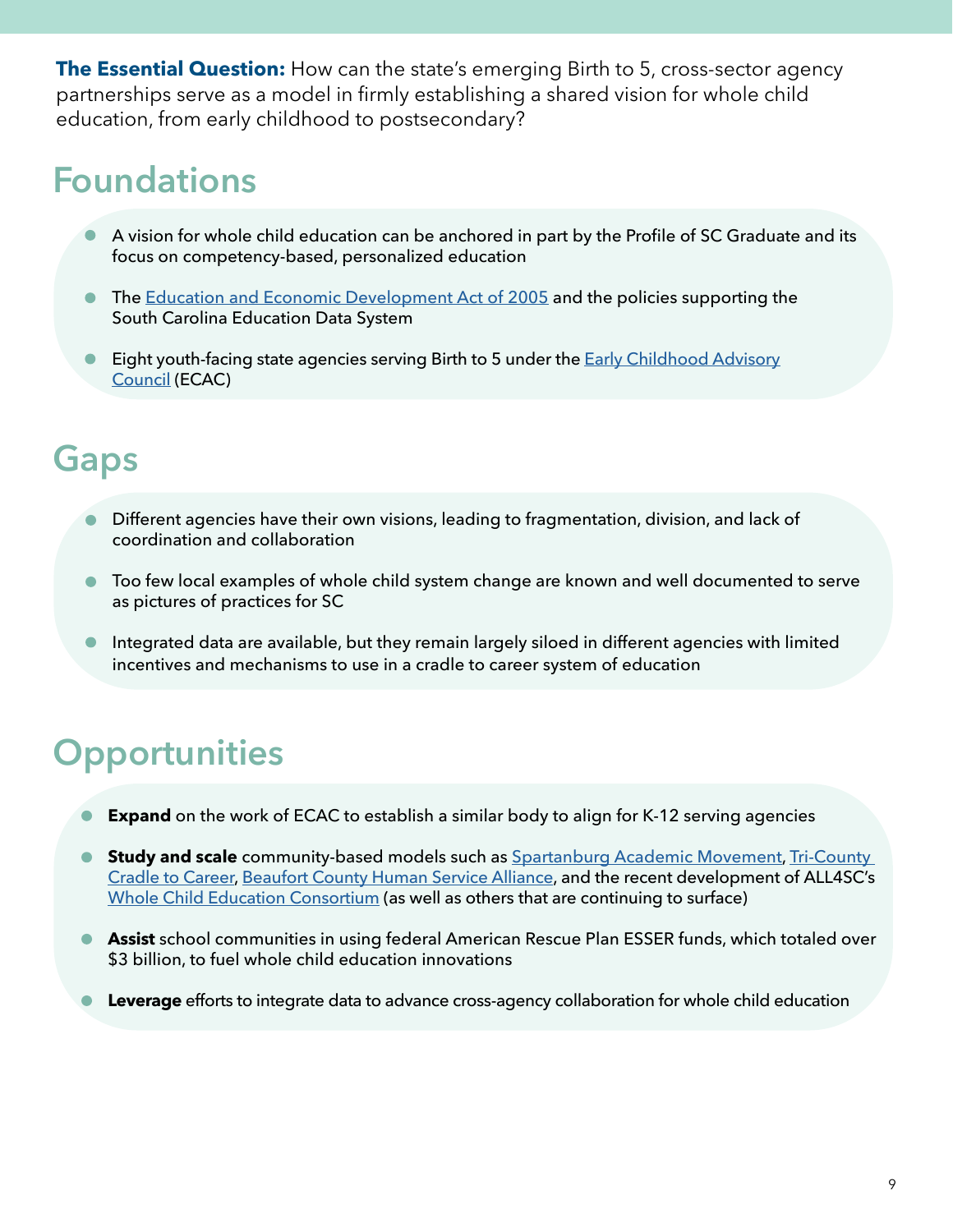

## **Transforming Learning Environments**

**element two** 

South Carolina has a lot of student discipline policy, but virtually no behavioral health policy.

— An education leader in South Carolina (2021)

The [science of learning](https://www.soldalliance.org/what-weve-learned) points to how a young person's learning environment and their cultural context shape their brain architecture —impacting how they learn and develop. This same science also makes clear that strong, trusting relationships are essential to learning and development. However, our current education system often minimizes opportunities to build and maintain meaningful relationships and fails to provide personalized supports that enable students to learn, cope, and become resilient. While interviews revealed that many SC schools have developed transformative learning environment, there are few policies in place to spread and scale these models of *community schooling*.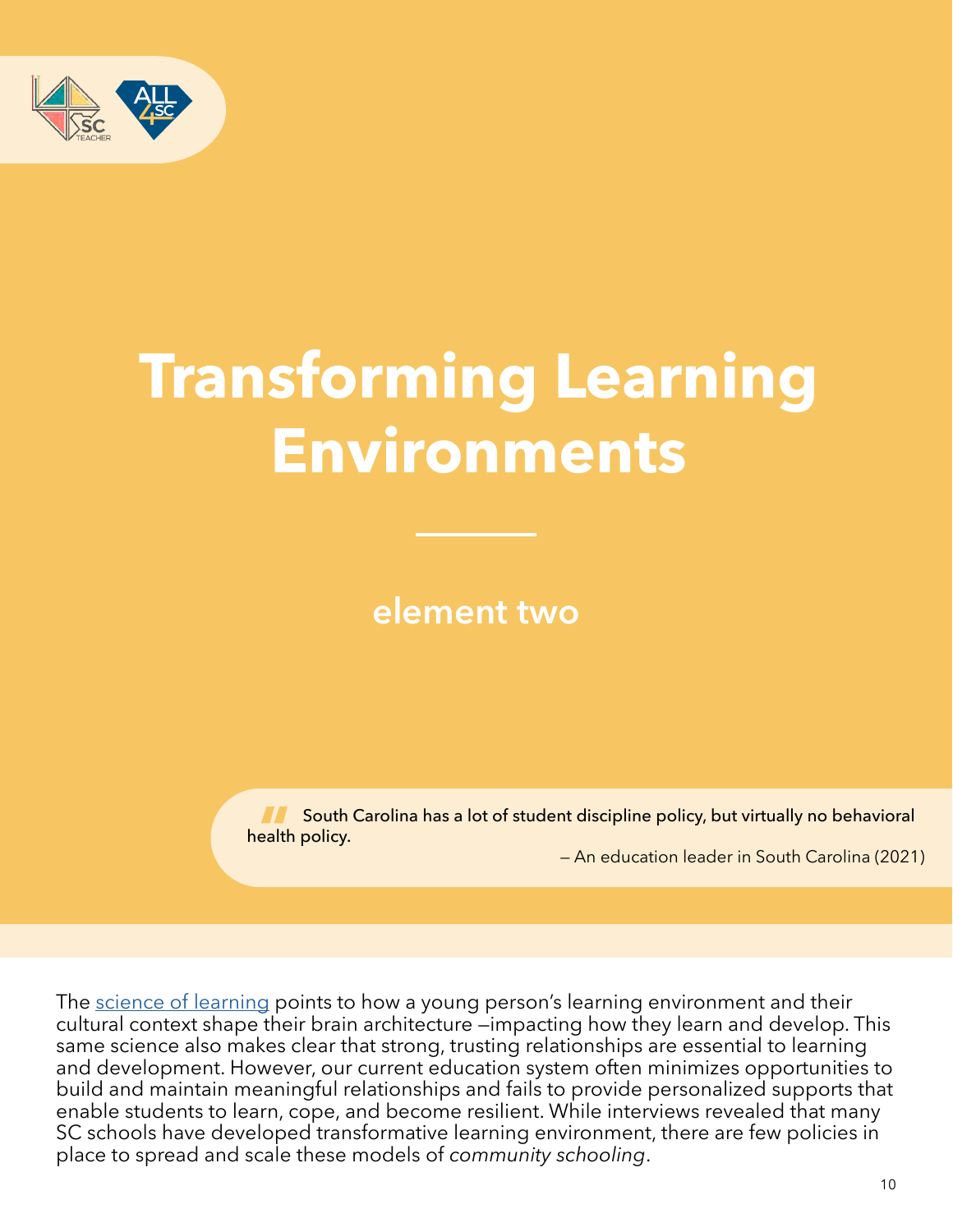State policy efforts have set a vision for personalized learning for every child, yet more can be done to pay attention to how schools and their communities create the necessary flexible learning settings and spaces to meet diverse student needs.

#### **Increasing focus on mental health**

While state policy continues to be grounded in disciplining students, not their behavioral health, focus on students' social emotional well-being is increasing in new programs and initiatives. In 2020, the [Social](https://sel4sc.org)  [Emotional Learning Alliance for South Carolina](https://sel4sc.org) was established to promote and advance effective social and emotional health in all schools, families, organizations, and communities in South Carolina.

 Governor McMaster, along with leaders of education, mental health, and law enforcement agencies, established a school safety vision that includes having a school resource officer and a mental health counselor in every school and calls for expanded state health care coverage for mental health counseling.

#### **Bright spots:**

- Under the leadership of the Tri-County Cradle to Career Collaborative, a cross-sector effort to support school-based trauma-informed practices is underway in Charleston, Dorchester, and Berkeley counties.
- ALL4SC, in partnership with the Fairfield County School District and National University, is preparing educators (and later parents and afterschool and early childhood providers) to use [Harmony](https://www.harmonysel.org), an evidence-based curriculum, and its teacher professional development program *Inspire*.
- **O** United Way of the Midlands established [Resilient Midlands](https://www.uway.org/our-causes/stability/childhood-trauma) in 2016 to bring together a coalition of public and private agencies throughout the Midlands to recognize the impact of trauma on children and families and respond collectively.
- **•** Key South Carolina stakeholders have joined CASEL's [Collaborating States Initiative](https://casel.org/systemic-implementation/sel-policy-at-the-state-level/) with a goal to "work with states and school districts to help ensure that preschool to high school students are fully prepared — academically, socially, and emotionally — to succeed in school, at work, and in life."

#### **Possibilities for School Improvement Councils (SICs)**

The Education Finance Act in 1977 established <u>School Improvement Councils</u> at each public school. These advisory boards of parents, students, educators, and community members can fuel the deep school-family-civic engagement necessary to transform learning environments. This law is one of few that requires a variety of stakeholders to engage in a process to take ownership of school improvement. School Improvement Councils could evolve into community transformation councils.

One education policy leader shared:

The SIC process is a good one. But it all depends on the **in South Carolina, there are...**  $\boldsymbol{\mathcal{L}}$ principals and their readiness and willingness to use the SIC in more transformative ways. **12,000+ individuals**

 **on 1,100+ SICs**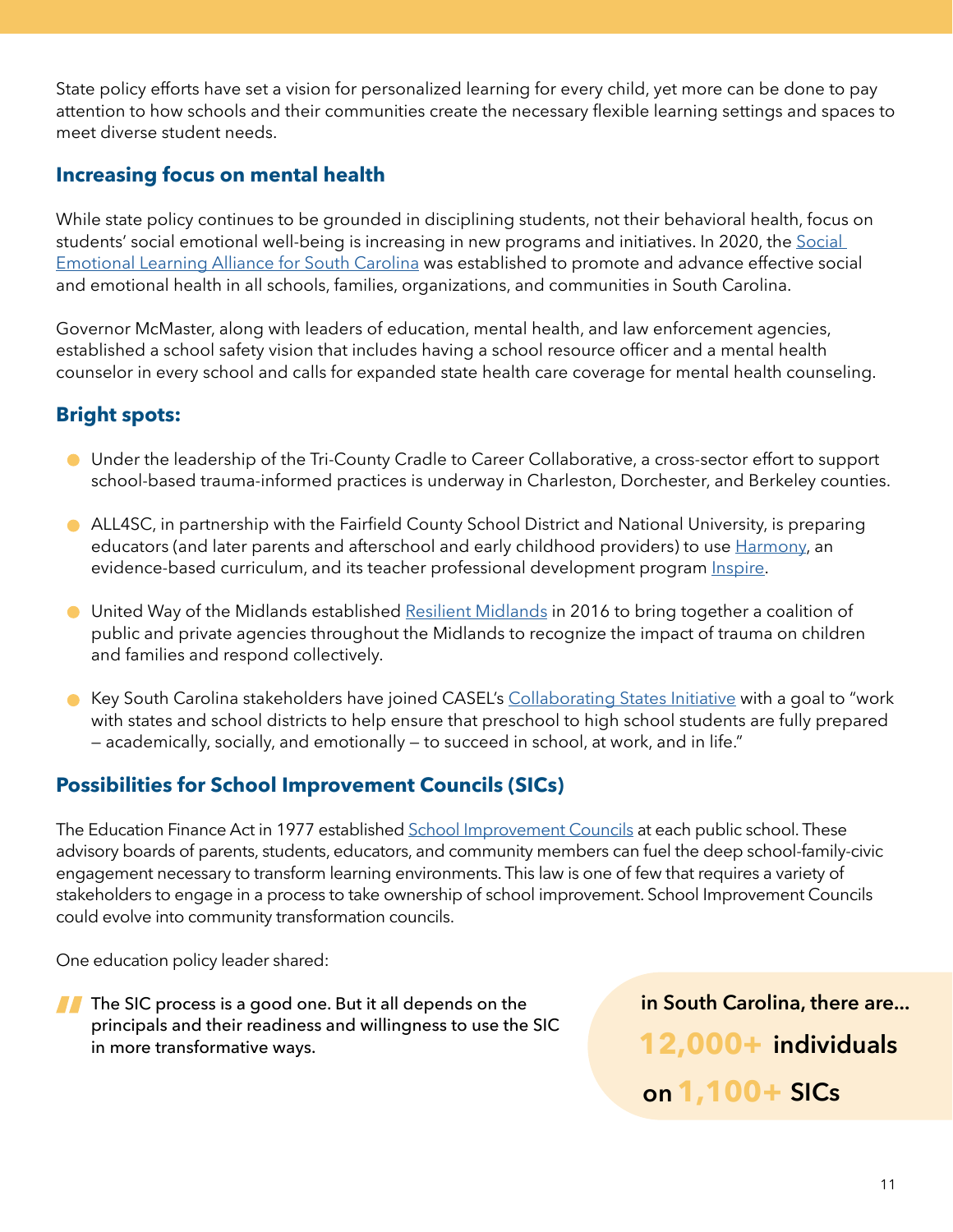**The Essential Question:** How can existing school communities be supported across the state to routinely foster positive relationships and ensure that students and families feel safe and valued?

## **Foundations**

- The [SC School Improvement Council](https://sic.sc.gov) model, established in 1977, involves the community as well as children and families in addressing advancing student outcomes
- The <u>[Safe Schools Act of 2006](https://www.scstatehouse.gov/sess116_2005-2006/bills/3573.htm)</u> addresses harmful behaviors in schools by involving students, parents, educators, and community representatives in establishing local policy
- [Act 213](https://ed.sc.gov/instruction/early-learning-and-literacy/multi-tiered-system-of-supports-mtss/) of 2018 established training and support for a statewide multi-tiered system of support for students, using data-based problem-solving, formative assessments, and evidence-based practices

## **Gaps**

- Too few opportunities for educators to learn about evidence-based practices and from each other
- Overabundance of mandated programs that tamp down the creativity of educators
- Student discipline policies that outnumber those addressing behavioral health  $\bullet$
- No policies in SC that focus on relationship-centered school designs (including staffing structures) and training, time, support, and funding for consistent communication between school and home and teachers and other helping professionals

- **Expand** on the [SC Behavioral Health Alliance](https://schoolbehavioralhealth.org/basc/) and SCDE and SCDMH partnership
- **Study and scale** models such as [Meeting Street Schools](https://www.meetingstreetschools.org) and its innovative partnership  $\bullet$ with MUSC, and [River Bluff High School](https://www.lexington1.net/RBHS) with its focus on student-led, project based learning
- $\bullet$  **Draw** on the cross-sector collaboration successes of [OnTrack Greenville](http://ontrackgreenville.org) to expand uses of real-time, comprehensive data to support students
- **Look to** [SC Afterschool Alliance](http://www.scafterschool.com) (and related organizations) to align values, expectations,  $\bullet$ and data in both in and out of school supports for the whole child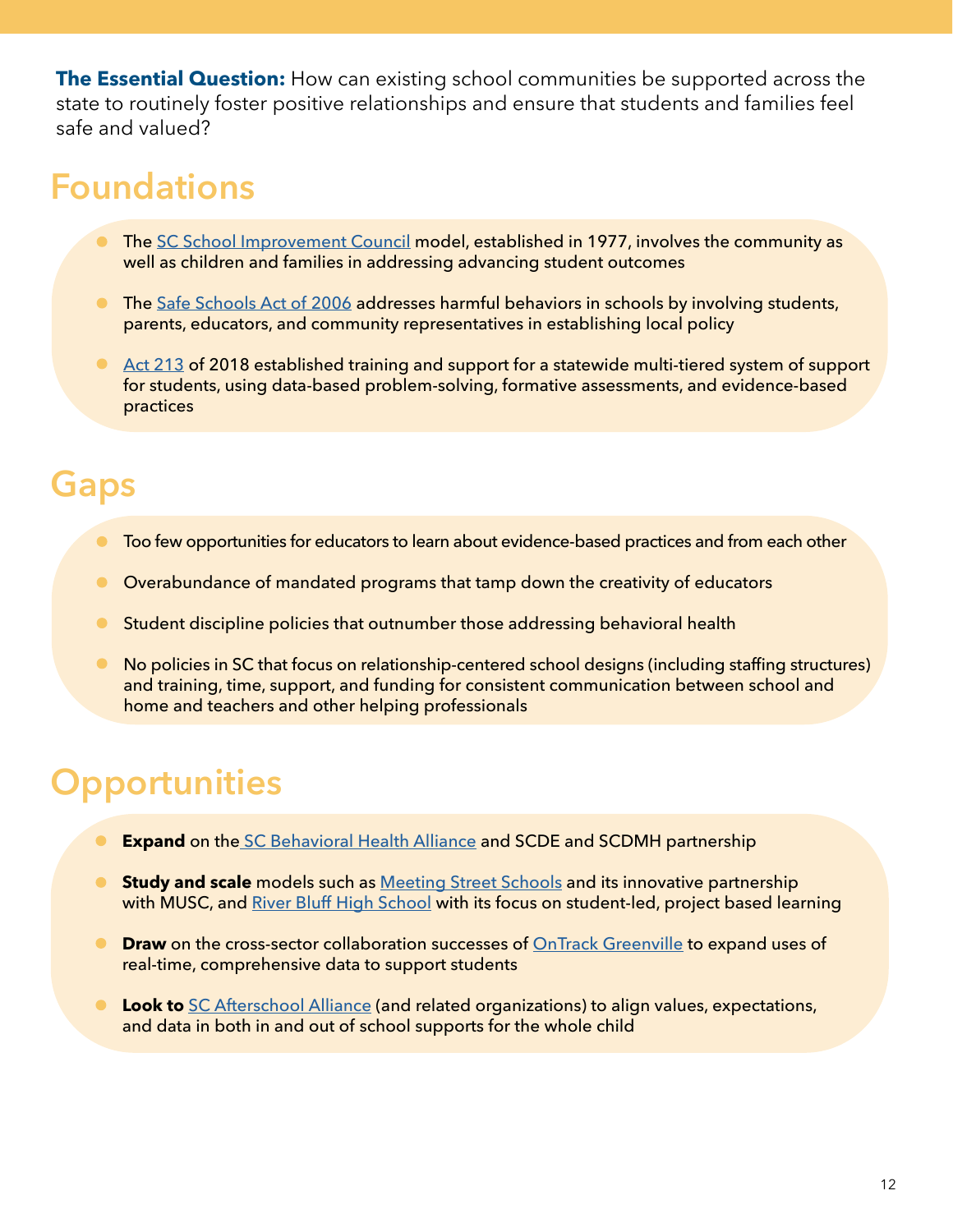

J

## **Redesigning Curriculum, Instruction and Assessment**

### **element three**

If it is estimated that nearly two-thirds of the Profile of the South Carolina Graduate is not assessed.

— A SC Policy Leader (2021)

 expanded learning opportunities. Interviews for this policy report revealed that, while South By establishing the **[Profile of the South Carolina Graduate](https://sccompetes.org/state-board-of-education-adopts-transformscs-profile-of-the-graduate/)**, the state has articulated an essential component of whole child education – personalized, competency-based, and Carolina is making progress in many ways, layers of long-standing state policies and regulations stifle the development of a system of deeper learning for every student. These barriers including an out of date accountability system, ridged academic grading policies, and limited supports for the kinds of internships and apprenticeships every student needs to be ready for future of work and life success.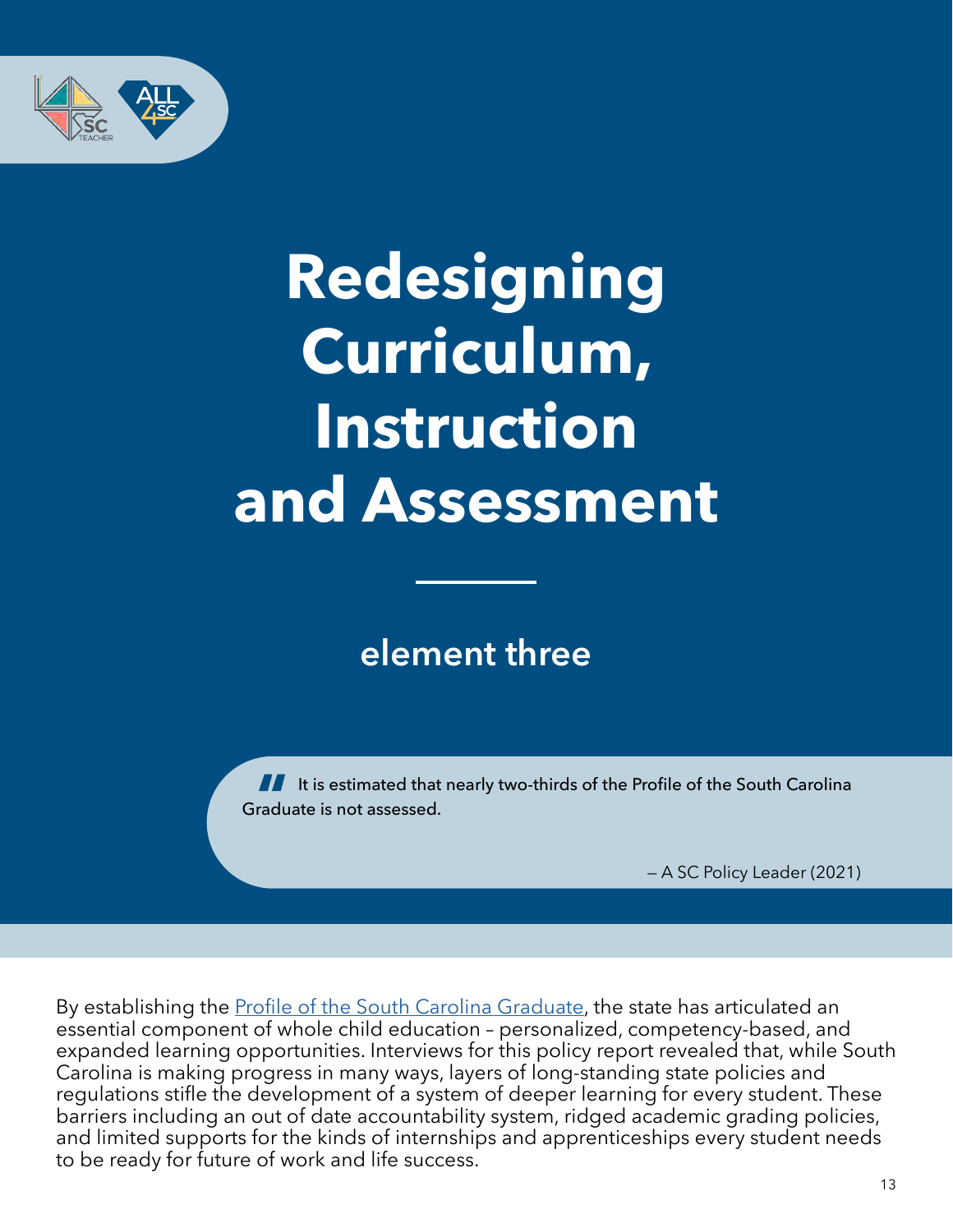An education leader (who leads curriculum and instruction for her school district), shared:

We are asking teachers to teach differently and at deeper levels of learning. But we do not give them time to perfect their craft. We do not give them time to work with each other in sharing expertise.

#### **Expanding pathways to personalized learning**

To ensure personalized learning is a priority in the state, the SCDE formed the Office of Personalized Learning to grow a statewide network of local leaders committed to this vision.

Current data and assessments provide insufficient evidence to draw firm conclusions regarding state policy and the impact of personalized learning on student achievement. However, a 2019 KnowledgeWorks report pointed to several potential explanations as to why South Carolina has not made more progress in closing student achievement gaps, including:

- **C** Lack of innovative staffing structures
- **Insufficient resources need to ensure high quality instruction** tied to the Profile
- **C** Limited training on culturally responsive teaching practices and instruction that is "rigorous, student-centered and promotes students as agents of social change" <sup>4</sup>

Interviews also revealed that teachers and administrators have too few opportunities to learn from each other— a consistent finding from our inquiry.

A UofSC [study](https://sc-teacher.org/wp-content/uploads/2020/08/TG_POLICY_FINAL_AUG5.pdf), published in the summer of 2020, found that about 1 in 4 of the state's teachers reported that during the pandemic they discovered and used innovations in engaging students in real world problem-solving and used non-standardized student assessments.

Will the leadership of teachers be used in supporting innovations in the future of education?

As a principal said:

We (teachers and administrators) learn to innovate by visiting each other's schools. We need more of this.

One teacher leader shared:

**OUT FIGURE 1** Our five habits of success are personal responsibility, growth mindset, collaboration, relationships, excellence and citizenship. Each semester students have to demonstrate these habits. They lead student-parent conferences. They talk about the mastery of their learning, not just their grades, but what have they learned this year, what has been something they're proud of, something that they have overcome, looking forward to, also goals that they have. I only wish this was actually reported on the report card.

However, too few schools in South Carolina have redesigned time in workday for teacher teams to develop and use this kind of student data. School leaders consistently told us that teachers are too focused on teaching what is measured by the state's high stakes tests, rather than what is defined in the Profile of the SC Graduate.

One former Superintendent noted:

If It's not that we are afraid of testing and accountability. It's *how* that data often gets weaponized and used against educators and schools without enough time to improve practice.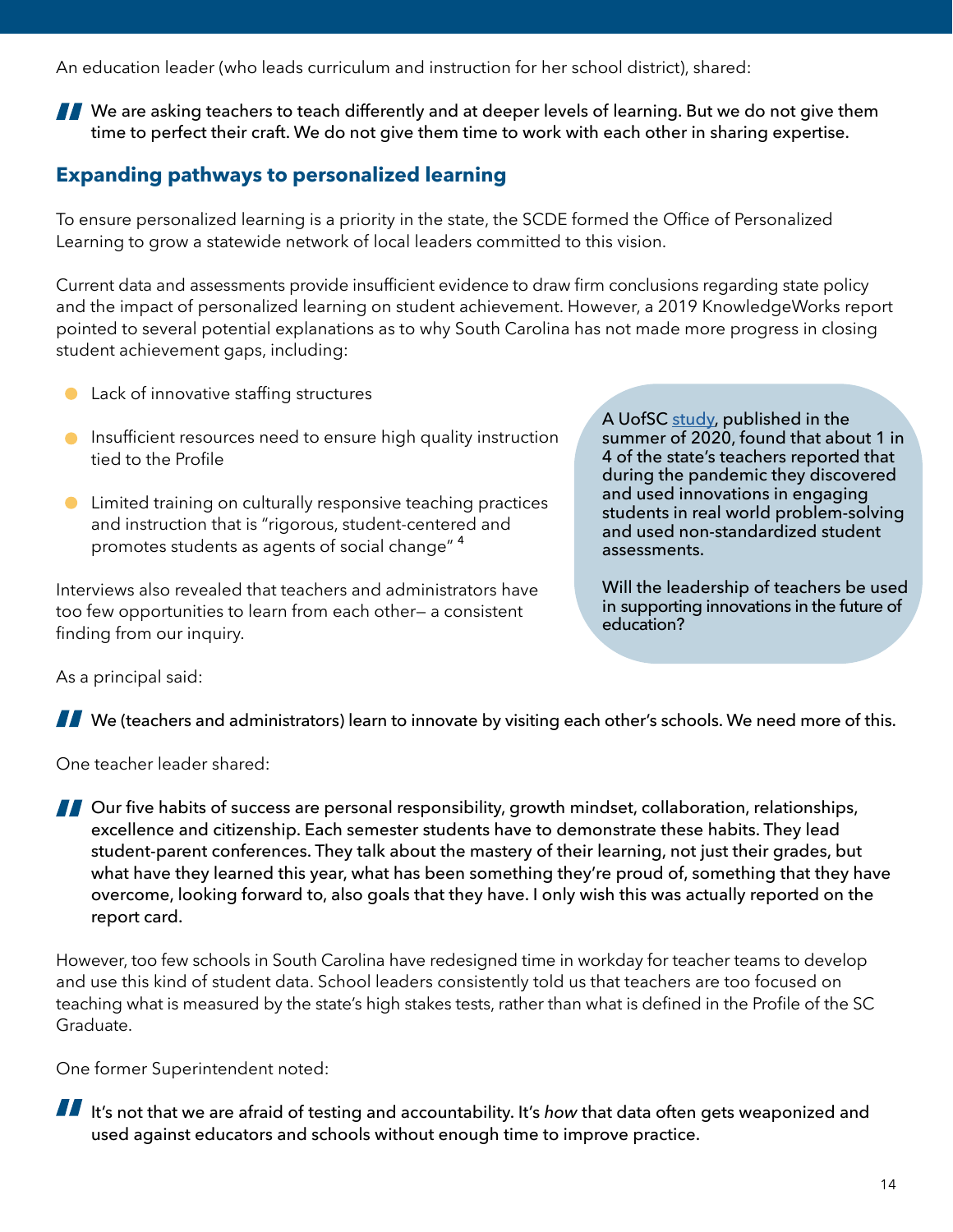**The Essential Question:** How can the state create a network of whole child school learning communities, with incentives and supports for streamlining curriculum, elevating exemplary instructional models, and redesigning assessment?

## **Foundations**

- **[Profile of SC Graduate](https://sck12techinit.sc.gov/about-us/profile-south-carolina-graduate) sets the stage for deeper learning for every student**
- **[Office of Personalized Learning](https://personalizesc.ed.sc.gov) at SCDE offers a unique learning community for educators across** districts to learn from each other
- **•** [Apprenticeship Carolina](https://www.apprenticeshipcarolina.com) and [Anderson Institute of Technology](https://www.anderson5.net/ait) serve as powerful models for project-based learning and cross-sector partnerships (PK-14) among school districts, technical colleges and businesses
- **•** The SC State Board of Education has the authority to waive any regulation that may impede the implementation of an approved district strategic plan or school renewal plan

## **Gaps**

- Few mechanisms to scale up the innovations in curriculum, instruction and assessment  $\bullet$
- Little policy and funding available to support internships and apprenticeships in rural school communities where there are serious barriers to prevent student participation
- Deep disparities in Black and white students who participate in gifted and talented programs
- Lack of innovative staffing structures to deliver personalized learning
- Considerable data collected, but limited utility to improve classroom instruction
- Academic expectations of the Profile not measured by the current state tests and accountability

- **Establish** incentives to use school choice legislation so local districts and consortia operate multiple schools of innovation
- **Strengthen** the effectiveness of Individual Graduation Plans (IGPs), in place since 2005, to offer opportunities for students to lead and document their readiness for college and career
- **Ramp-up** the development of *VirtualSC* to create blended models of teaching and learning
- **Look to** [Read to Succeed](https://ed.sc.gov/instruction/early-learning-and-literacy/read-to-succeed1/) as an example of how South Carolina has established a statewide professional learning network that be applied to educator learning for whole child education
- **Improve** current accountability system to go beyond simply revealing gaps and also include whole child indicators as well as sufficient data to inform what needs to be done next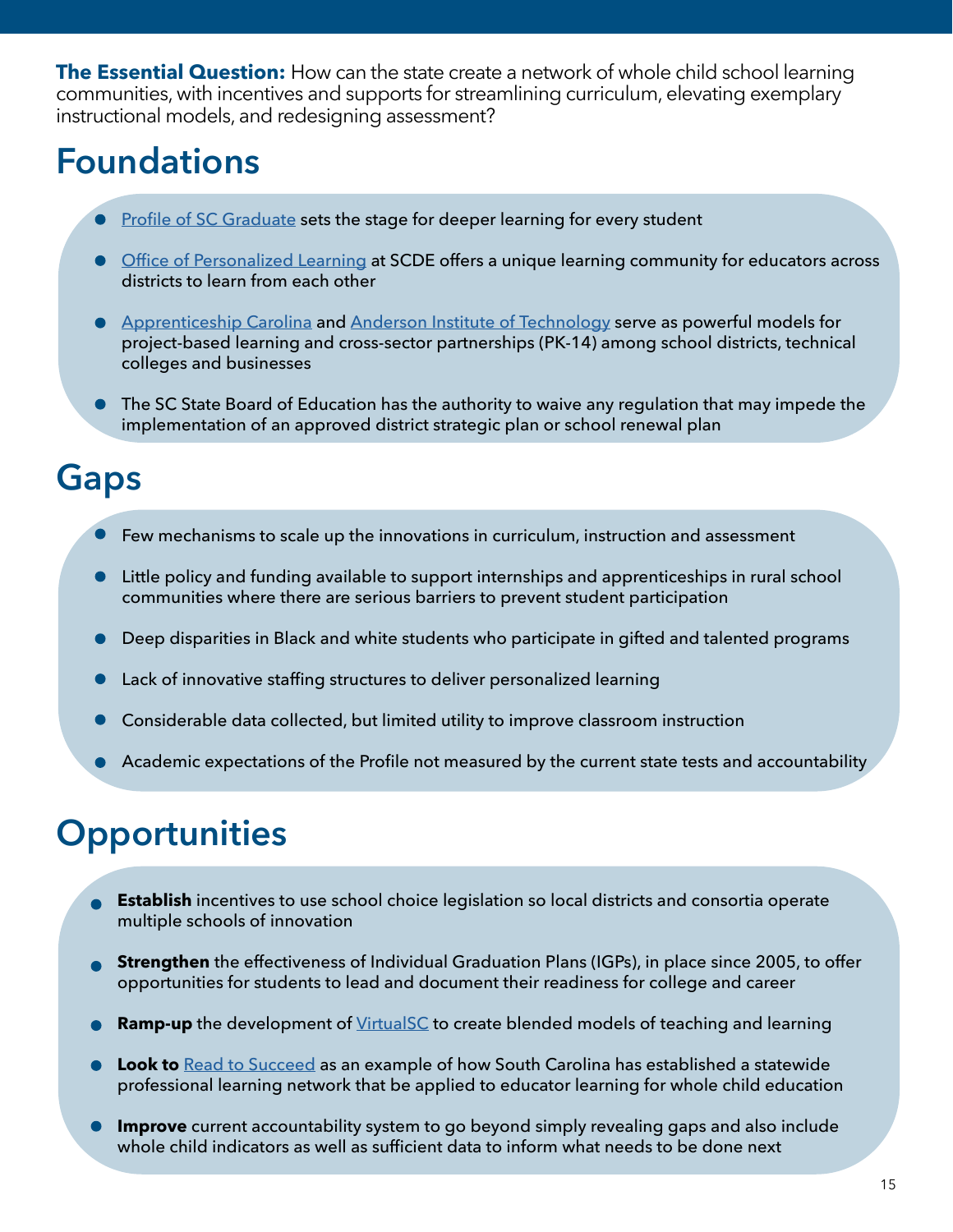

# **Building Adult Capacity**

## **element four**

 amid rapid changes in society and schooling. **ALC** Classrooms in which deeper learning is the goal... [create] an ever-increasing demand for teachers (and administrators) who can meet the needs of today's students

- Learning Policy Institute (2019)<sup>5</sup>

Whole child education requires PK-12 educators to work more closely with each other in using evidence-based teaching practices. It also requires them to collaborate with an array of early childhood caregivers, afterschool providers, and other helping professionals who can support their students' academic, physical, mental, and social well-being in and out of school. Whole child education cannot be fully realized without building adult capacity which has significant implications for how educators are recruited, prepared, developed, assessed, and compensated.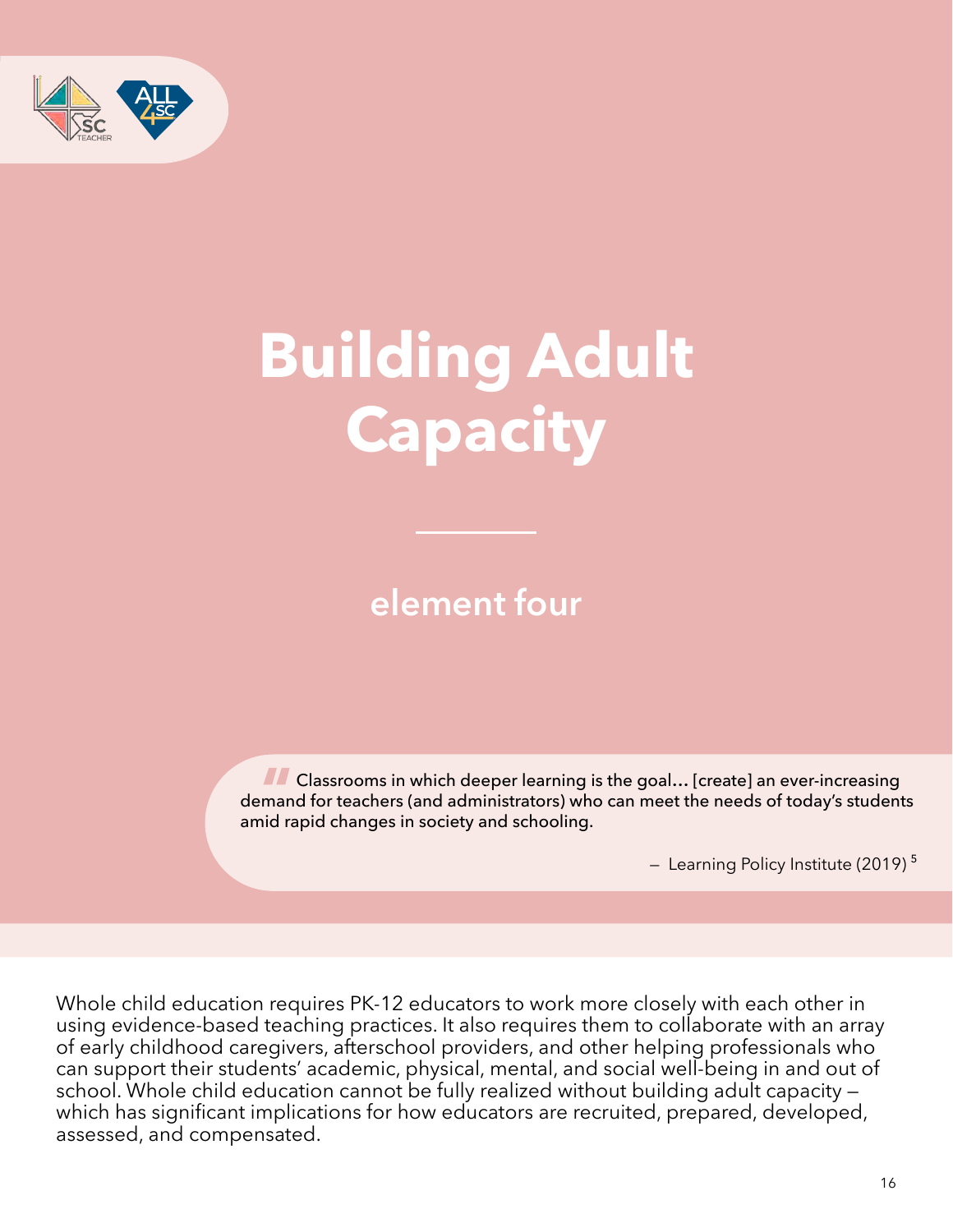#### **Developing the profile of the SC Teacher**

Growing teacher and administrator shortages and disruptions caused by the pandemic give the state the chance to build a more coherent system of teacher and school leader development for whole child education. South Carolina has several signature teacher recruitment programs in place, including [Teacher](https://www.teachercadets.com)  [Cadets](https://www.teachercadets.com) and [Teaching Fellows](https://www.cerra.org/teaching-fellows.html) as well as [Call Me Mister at Clemson University](https://www.clemson.edu/education/programs/programs/call-me-mister.html). However, state has few policies in place to sufficiently address the serious lack of diversity in the teaching profession as well as preparation for whole child education.

The state's public schools are facing [worsening teacher shortages](https://www.abccolumbia.com/2021/12/02/sc-teacher-shortage-at-highest-level-in-at-least-20-years/) – exacerbated by pandemic-induced disruptions in education. While the number of teacher vacancies is [reported](https://www.wistv.com/2021/11/30/number-unfilled-teaching-jobs-drastically-rising-south-carolina/) to be "dramatically rising." However, [SC-TEACHER](https://sc-teacher.org) research has shown that policymakers and practitioners do not have access to the most accurate data — leading to recycled solutions for misdiagnosed problems facing the state's teaching profession.

A policy leader noted:

**Our schools of education, as a whole, are** not there yet in preparing teachers for the kinds of personalized learning called for in the Profile. And this surely is the case when it comes to whole child education where more skills are needed to address social emotional learning.

#### **Mentoring & Induction**

The interviews suggested that mentors primarily focus on the state's teaching evaluation process in support of the new teachers. Too little time is available for mentors to fully assist new recruits. A district leader asserted:



**There isn't equal attention paid to both mentoring and inducting. Sometimes there is a focus on one at** the expense of the other.

One policy leader noted:

**Ensuring the well-being of teachers and their learning is a priority and a key to retention. We can do a** lot more.

Little is known about mentoring and induction in South Carolina — e.g., how much is spent and to what effect.

#### **Evaluation, Leadership & Compensation**

A University leader shared:

III learned that teachers learn a lot more about improving their practice from peer observations, compared to the state's formal evaluation process which is implemented so differently from school to school.

Like most states, South Carolina pays teachers on the basis of years of experience and college degrees and continuing education units earned, and has nothing to do with identifying or recognizing teachers as leaders.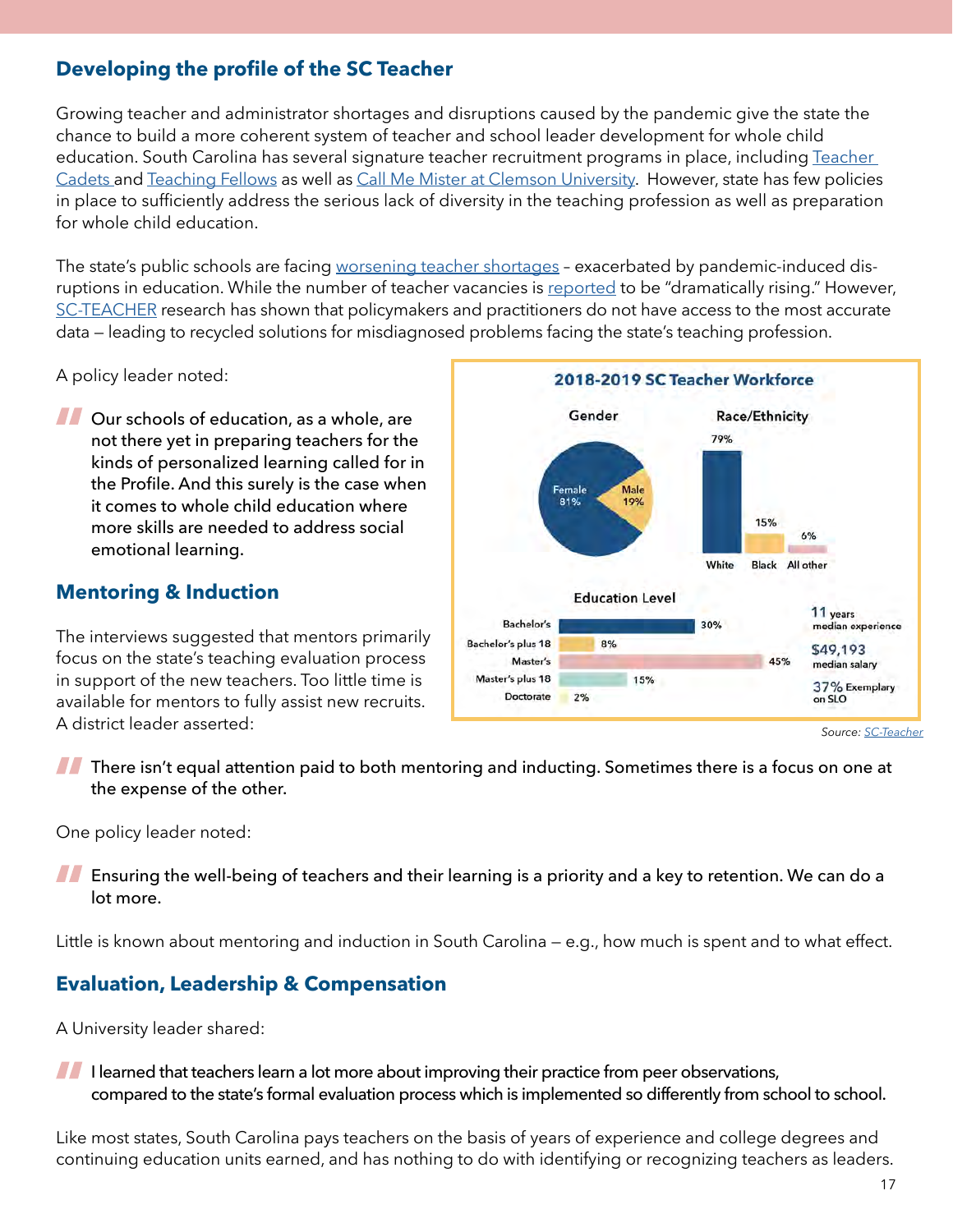**The Essential Question:** How can the state utilize its most accomplished teachers, including but not limited to NBCTS, to build adult capacity for whole child education among PK-12 and other educators?

### **Foundations**

- Signature teacher recruitment programs, with national recognition, include those focused on increasing the diversity of the educator workforce
- **National Board Certified Teachers receive a salary increase of \$7500 for demonstrating** accomplished teaching practices
- [SC-TEACHER](https://sc-teacher.org) has begun to build integrated data in support of evidence-based educator preparation and development

### **Gaps**

- Need for more comprehensive and coherent data to assess educator development policies and practices, including under-resourced mentoring and diffuse professional development activities
- **•** Few incentives for higher education institutions to fully partner with each other and school districts
- **I** Little information on teacher working conditions known to influence their retention and school performance
- Need for a teacher leader strategy tied to school innovation, deeper learning, and the Profile  $\bullet$
- $\bullet$ Minimal data on the other adults, including early childhood and afterschool educators, whose capacity also needs to be developed

- **Expand** existing alternative preparation programs to recruit and develop a more diverse teaching workforce in a more customized, competency-based way
- $\bullet$ **Study and scale** micro-credentialing pilots as basis to support teacher-led, competency-based professional learning and advance a 21st century educator compensation system
- **Grow** from the success of [UofSC teacher induction program](https://sc.edu/study/colleges_schools/education/my_coe/gamecock_edquarters/carolinatip/index.php) (with its 98% retention rate) which offers an opportunity to rethink the state's current approach to mentoring
- **Utilize** teacher leaders (such as the state's 6000 NBCTs) to lead coaching and professional development that improves classroom instruction and fuels whole child education
- **Refine** teacher evaluation processes to offer opportunities for teachers to spread expertise tied to the science of learning and whole child education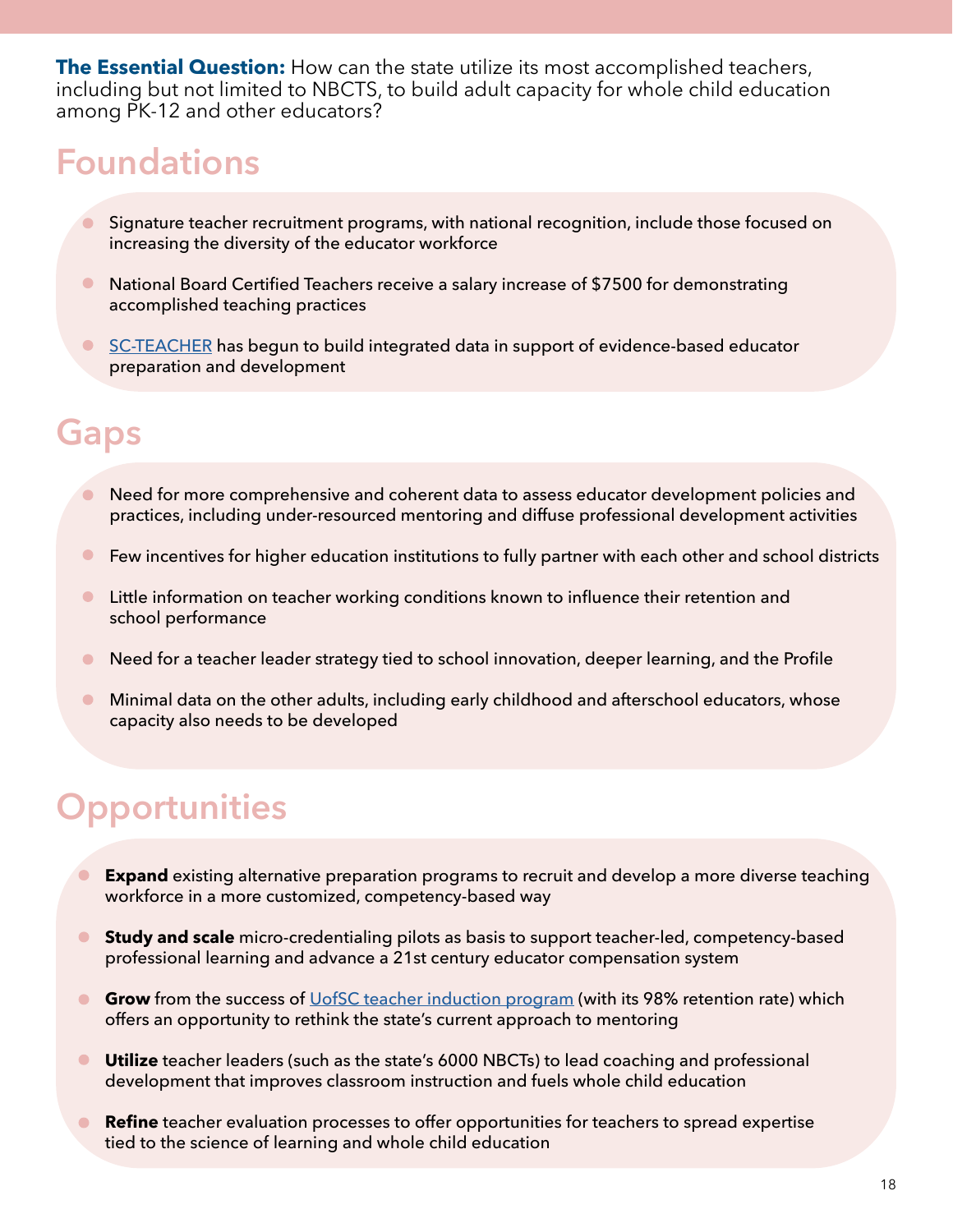

## **Aligning Resources Efficiently and Equitably**

**element five**

**TT** To reduce fragmentation and improve alignment across programs and funding streams, state and local leaders should provide tools and strategies for districts and localities to evaluate their needs and then combine and align school- based and community-based resources to support students.

— Aspen Institute (2021) <sup>6</sup>

In serving children in our public schools, resources often are not aligned and frequently don't work in sync with each other — increasing cost and decreasing effectiveness. Aligning resources and encouraging cross-agency partnerships, both essential to whole child education, can accelerate deeper, more equitable student learning and increase efficiencies in public education.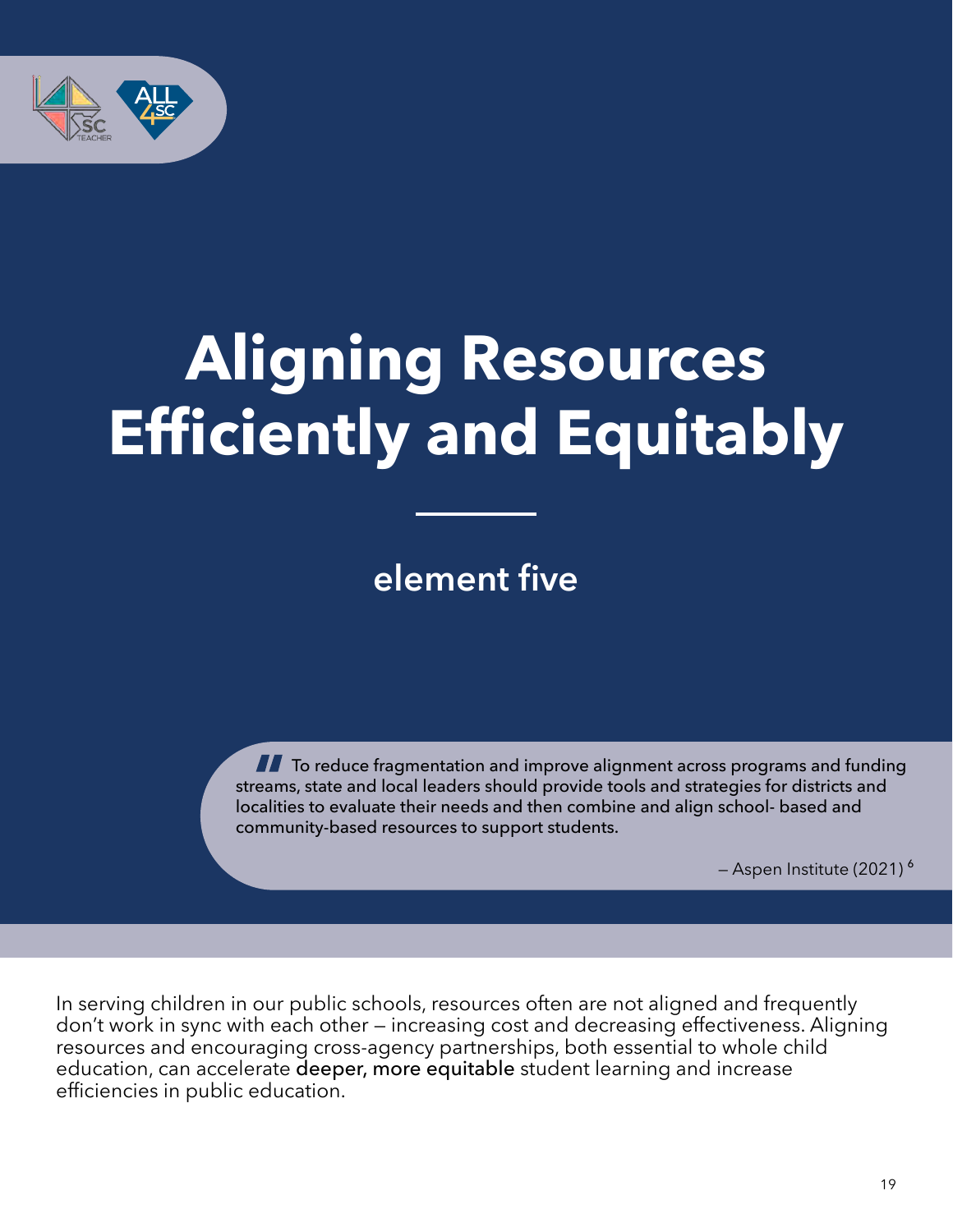#### **An outdated education finance formula**

 Currently, federal, state and local policies limit fiscal alignment across the state, creating funding opportunity A [2021 nationwide study](https://edlawcenter.org/research/making-the-grade-2021.html) graded SC an "A" for funding effort and a "C" for both level and distribution. gaps for students across South Carolina.

Major criticisms of SC's finance system include siloed sources of funding, insufficient dollars for isolated rural school communities and coordinated support for whole child education. South Carolina's school finance system is highly decentralized, undermining more coherent state school transformation efforts (see figure).

A school finance expert told us:

**Some school districts have less** than 1000 students and then there is Greenville with 77,000. South Carolina has 30 rural districts with less than 2,000 students. We need a different finance system to take into account these very different contexts. The myth among policymakers here in South Carolina is that one size fits all regardless of scale.



#### **Inequities and the digital divide**

 ensure that more than 73,000 lower-income K-12 students with no internet at home would soon receive discovered that access might not be sufficient as many students found their cellphone signals were too weak Many South Carolina communities are internet deserts. During the pandemic, the SCDE acted quickly to Wi-Fi hot spots, enabling them to participate in virtual instruction. However, SCDE and school districts soon in some locations to fully participate in online learning.<sup>7</sup>

- A 2021 report estimated that 400,000 South Carolinians do not have access to high speed broadband that would enable them to have a telehealth appointment or stream a video for a class 8
- **Many South Carolina rural communities are** considered internet deserts. Six counties (Allendale, Chesterfield, Hampton, McCormick, Marlboro, and Saluda) have over 60% of their population lacking access to at least 100 megabits per second worth of internet

As one policy expert noted:

 tools, we can both can ensure they receive a better education, We can create demand for internet use in rural areas by engaging students, not parents. By engaging students, and preparing them to help their families in the use of these but ensure more opportunity for their parents and siblings. We need to not just offer devices and connectivity we need to prepare students to become IT Directors of their homes. It will also create a potential career path for them.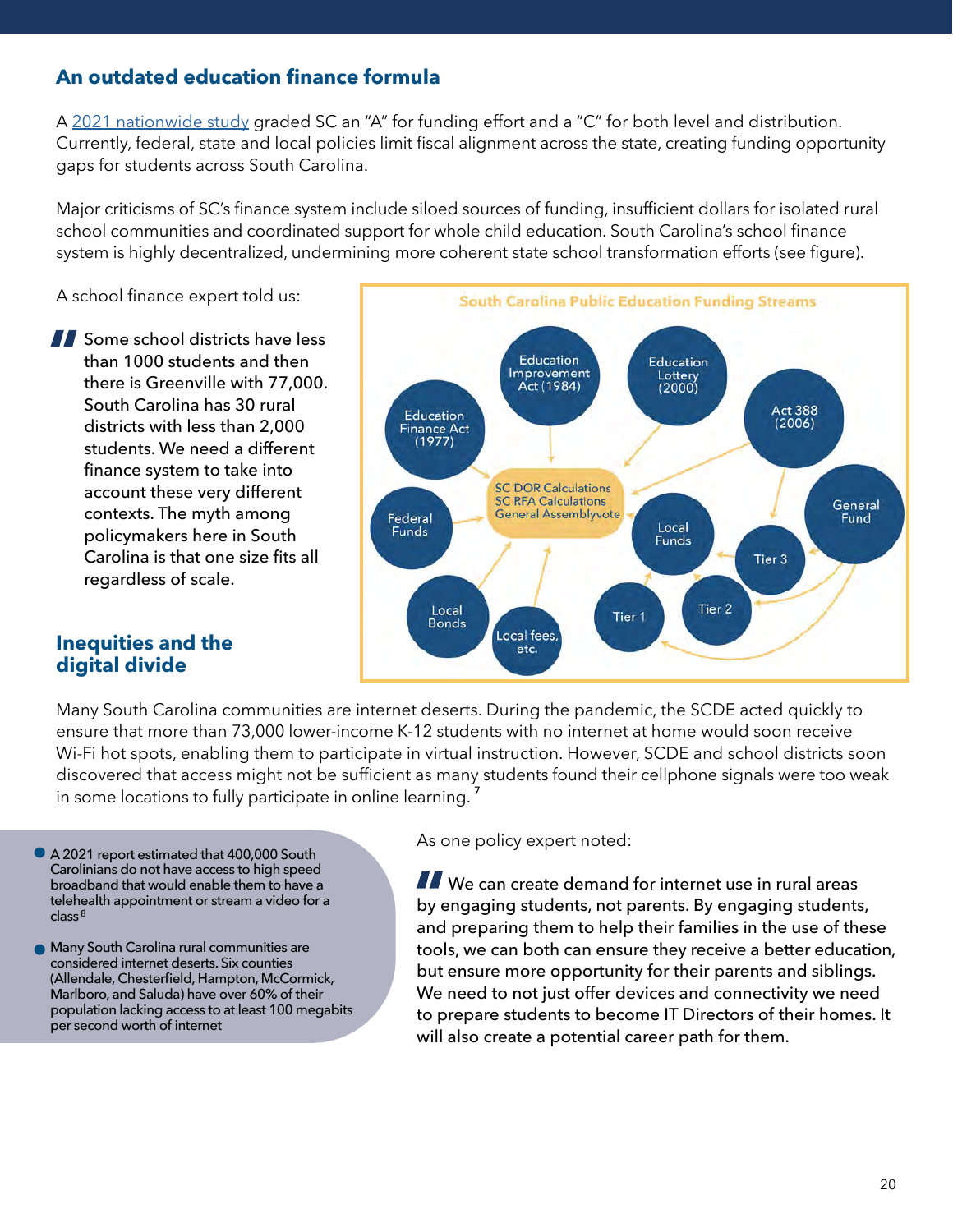**The Essential Question:** How can the state incentivize cross-sector partnerships in aligning financial and people resources based on demonstrated need and performance?

## **Foundations**

- The [Education Finance Act of 1977](https://ed.sc.gov/districts-schools/state-accountability/district-strategic-and-school-renewal-plans/education-finance-act-of-1977/) established the importance of weighted student funding to support the varied needs of different students
- Innovative funding proposals have been developed to support more equitable and transparent school finance
- Student digital access in school and home is recognized as a fundamental resource for 21st-century teaching and learning

## **Gaps**

- Lack of aligned funding streams so that all children have access to all funds
- Need for better data and reporting on how resources are used across diverse programs in K12 and other related sectors such as social work and mental and physical health
- Updates needed to the weighted funding formula to reflect the demands posed by the Profile of a Graduate and whole child education

- **Leverage** ESSER funding as a way to encourage alignment of resources, i.e. mental health services
- **Foster** public-private partnerships to ensure equitable internet access for districts regardless of purchasing power
- **Employ** [Learning Management Systems](https://ed.sc.gov/newsroom/news-releases/south-carolina-department-of-education-to-provide-students-and-educators-with-integrated-digital-learning-solution/) to better align resources around different program areas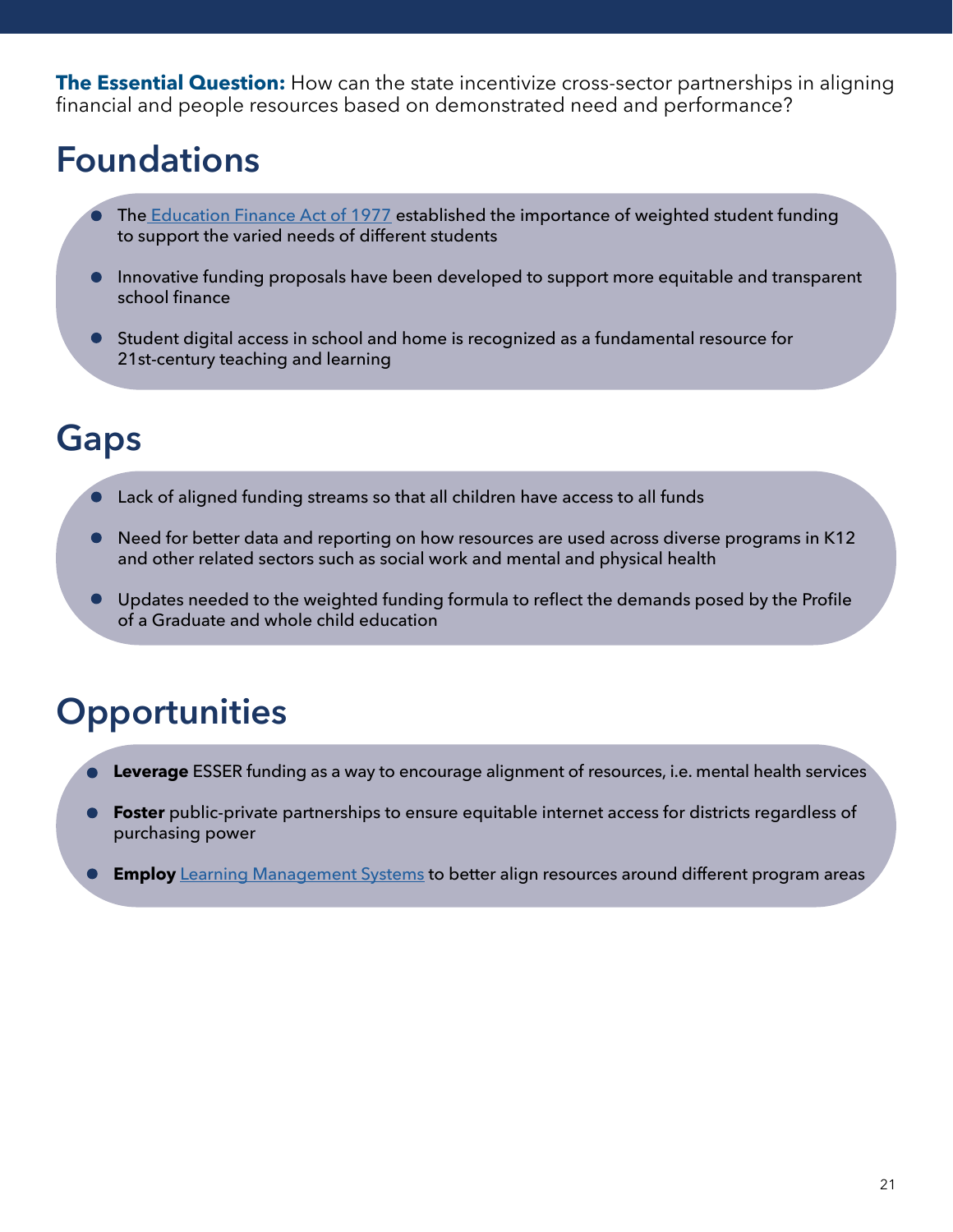

## **Conclusion**

For me, supporting the whole child in our schools requires enormous collaboration between faculty, families, and administration. Every child is different, thus to achieve the best outcome for a child it requires taking in consideration their physical and mental health and overall well-being. Are schools organized for this kind of communication — which is key to whole child education?

— An 11th grader from a rural school community (2021)

**No more nibbling around the edges of school reform.** There is no shortage of diverse opinions concerning our public schools. However, hardly anyone seems to disagree over the fact that more children need to be ready for school and more high school graduates need to be ready for post-secondary education and life and career success.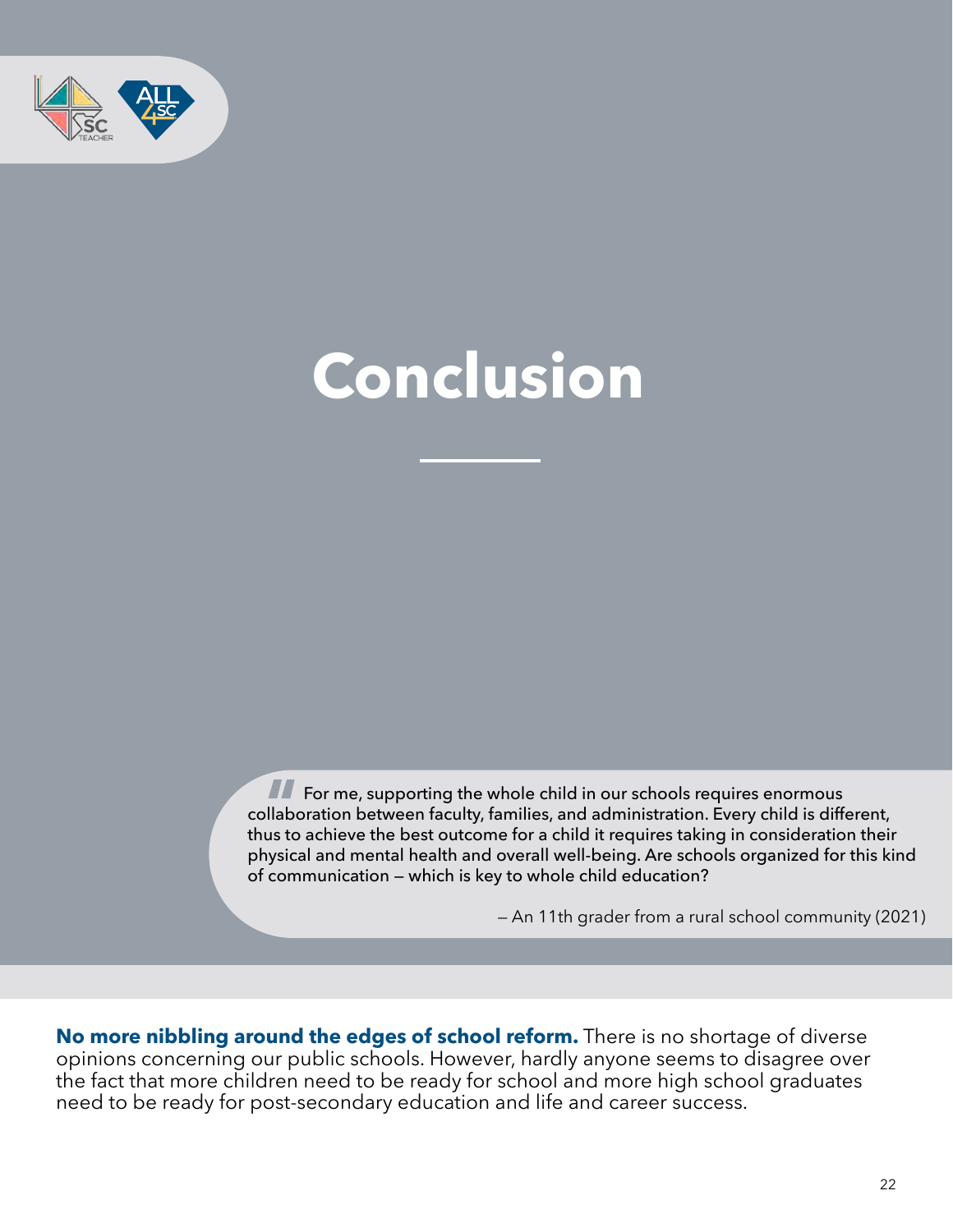#### **Proposed Next Steps**

There are many paths forward. Unfortunately, as this report is being finalized in early 2022, many educators as well as students and families they serve, continue to be experience the tumult and trauma of the pandemic and havoc it has wreaked on schooling. So many educators have not had the bandwidth to engage in the necessary community-based dialogue and deliberations that are essential to building whole child education practices as well as informing the local and state policies needed to sustain them over time.

The process led our team to a series of interrelated steps needed to advance whole child education in South Carolina: **(1)** documenting what it looks like in a given community and state; **(2)** engaging students and parents, as well as educators and helping professionals, to define local opportunities and gaps in community schooling for deeper, more equitable learning; and **(3)** building on an emerging coalition of organizations and business leaders to establish a policy and practice roadmap for supporting whole child education from cradle to career.

With a "think big, start small, learn fast" approach to education transformation, several specific recommendations are proposed for both policymakers and practitioners.

- Develop a clearinghouse of evidence-based practices of whole child education in South Carolina and a venture capital fund for school communities to learn from each other in systematic ways.
- Create a set of common performance metrics for measuring progress and success in developing whole child systems of education in South Carolina.
- Establish pilot school districts that are willing to reimagine the education professions for whole child teaching and learning while also aligning resources equitably and efficiency in addressing current teacher shortages.

Whole child education is not another program. Over the last several decades educators, students, and parents have been burdened by too many of them. Top-down school reforms, including decades of test-based accountability and more rigid teacher evaluation, have not delivered the results that policy leaders had hoped to achieve. Whole child education is not about more nibbling at the edges of school reform. It is about building capacity in communities from the bottom up. It is about building a new education ecosystem co-created by young people and their families in partnership with educators both in and out of the PK-12 system. It is about innovation and transformation as well as excellence and equity in education, from cradle to career and birth to the workforce. Every child deserves no less.